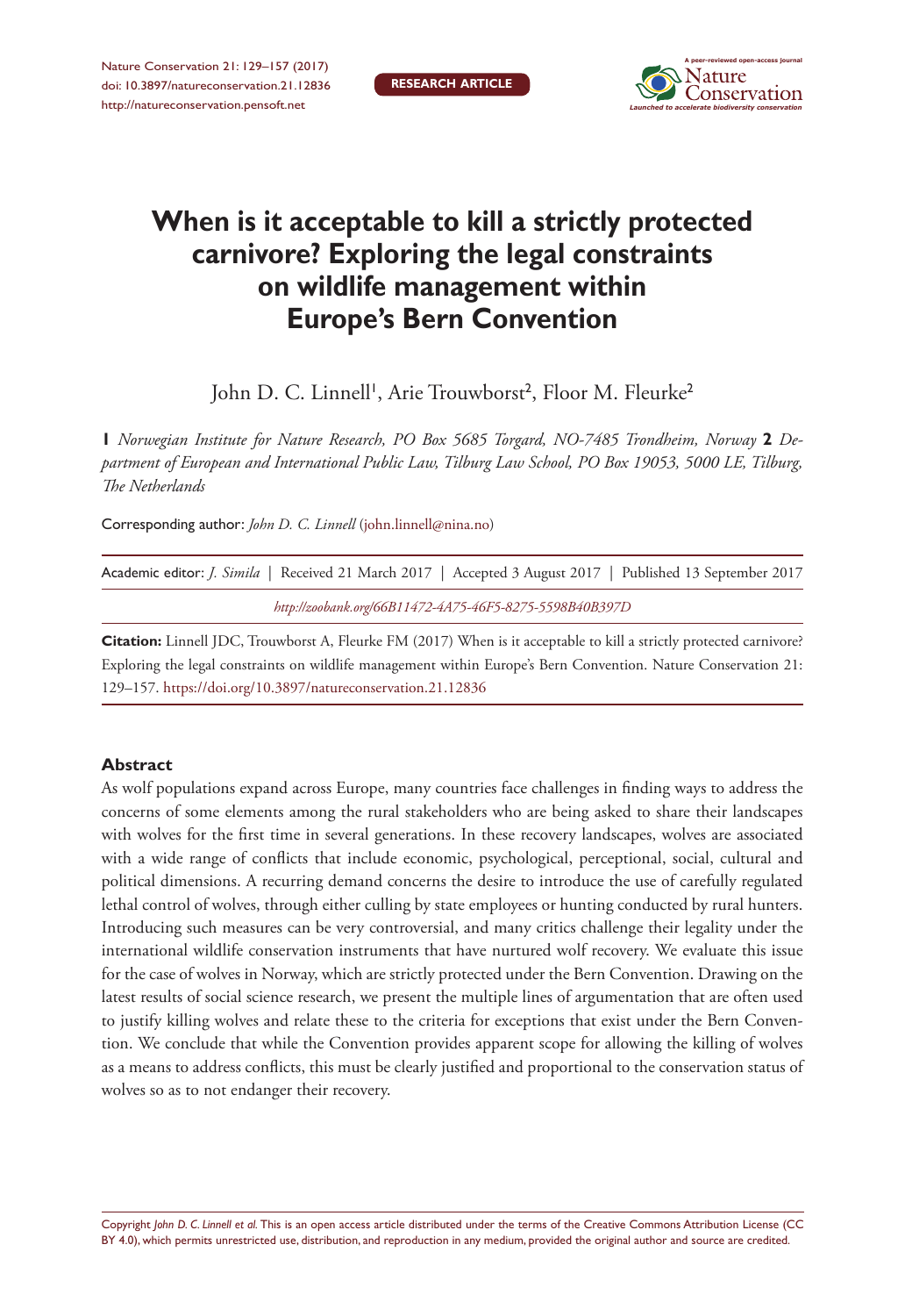### **Introduction**

The last century has seen a dramatic recovery of large mammals in Europe. The first half of the  $20<sup>th</sup>$  century saw the recovery of Europe's forests and large herbivores (Linnell and Zachos 2011) with large carnivores recovering in the latter half of the century (Chapron et al. 2014). This recovery was brought about by both active (reintroduction) and passive (fostering natural expansion) means; but builds on a fortunate coincidence of social, cultural, economic and ecological circumstances, and has been aided by wildlife conservation legislation at national and international levels (Linnell et al. 2009). Broadly speaking the task for the  $21<sup>st</sup>$  century consists of learning to manage this success and ensure that the recovery is sustained (Swenson et al. 1998). Many ambitious visions of how far this recovery can continue are often articulated within the frames of the emerging rewilding discourse, for example. However, the growth of many conflicts (Redpath et al. 2013) associated with wildlife populations forces the consideration of the need to potentially limit recovery at levels below the biological potential (Boitani and Linnell 2015; Trouwborst et al. 2017a).

Many tools in the wildlife management toolkit can be used to foster a situation of coexistence rather than conflict (Carter and Linnell 2016). For example, there are a range of measures that can be adopted to protect crops and forests from herbivores and livestock from large carnivore attacks (Breitenmoser et al. 2005; Linnell et al. 2012), and many forms of structured dialogue exist to defuse social conflicts (Maser and Polio 2012; Reed 2008). Although these non-lethal methods may sometimes be challenging to implement they are usually not very controversial *per se*. In contrast, the use of lethal measures that involve killing wildlife can be highly controversial, from ecological, social, and legal points of view. This is especially true for large carnivores whose conservation is governed by various international legal instruments in addition to national and regional legislation.

In Europe, the most important pieces of international legislation are the 1979 Bern Convention (Convention on the Conservation of European Wildlife and Natural Habitats) administered by the Council of Europe, and the 1992 Habitats Directive (Council Directive 92/43/EEC on the Conservation of Natural Habitats and of Wild Fauna and Flora) administered by the European Union. All EU countries are subject to both instruments, whereas most European countries outside the European Union are subject to the Bern Convention only. International legislation is especially important in coordinating the conservation of highly mobile and low density species like large carnivores whose populations typically stretch across multiple countries (Trouwborst 2015a). It is widely recognized that international legislation such as these two instruments has been instrumental in fostering the recovery of large carnivores in Europe (Chapron et al. 2014; Fleurke and Trouwborst 2014). However, a key emerging question is to what extent international legislation provides constraints on the possibilities of individual countries adopting controversial measures such as lethal control.

In this article, we aim to provide background into the circumstances where lethal control has been claimed to offer potential utility and then explore the extent to which this can be permitted within the scope of the Bern Convention. We do not explore in depth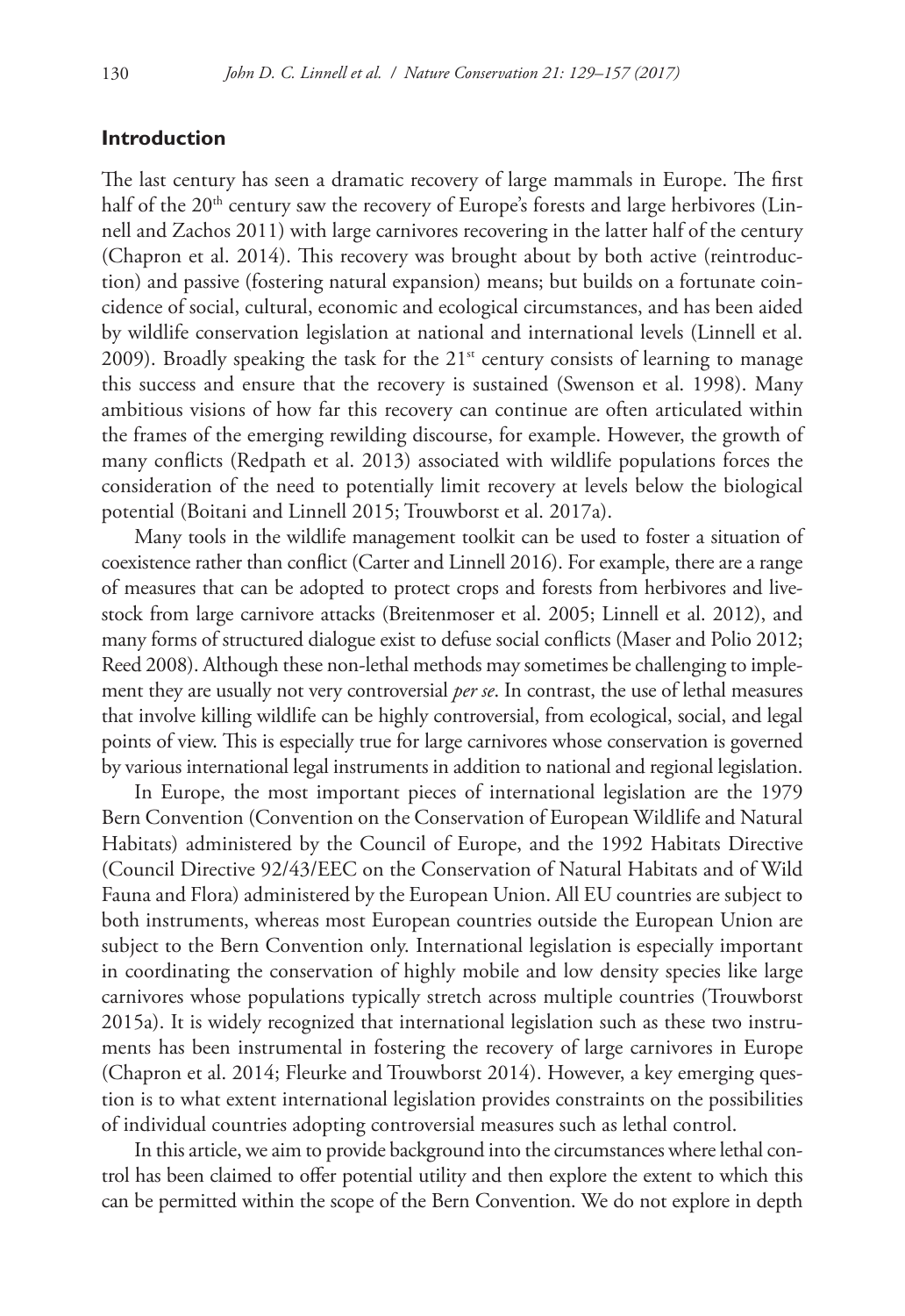the validity, or evidence base, behind the different claims as this would be far beyond the scope of a single paper. However, we do provide citations where they exist to relevant articles to document the plausibility of the claims. Our focus is the case of wolf (*Canis lupus*) management in Norway, which offers an extreme example of how a government seeks to use lethal control to severely limit population expansion to a bare minimum. However, this case study is directly relevant for parallel debates ongoing in other European countries, the United States, and other countries for wolves and other large carnivores, and we draw insights from parallel discourses and controversies for other species and countries.

This article is based on a range of methods, including; reviews of the available social science and ecological literature, multiple stakeholder dialogue processes at regional, national and European levels, twenty years of networking between researchers and wildlife managers across Europe and standard legal analysis methodology (Trouwborst 2015b). Most relevant are extensive stakeholder processes which were initiated in Norway in 2002-2003 (Andersen et al. 2004) along with 20 years of associated social science research. At the European scale, we draw on a series of stakeholder workshops organized for the European Commission between 2006 and 2014 in multiple countries across Europe (Linnell et al. 2008; Linnell 2013). Because the intention (teleology) of the law is a crucial part of any evaluation of areas that are not clear, we have included detailed discussions of ecological and social science aspects of wolf conflicts.

#### **Europe's carnivores – recovery and conflicts**

Historically, the populations of large carnivores in Europe were greatly reduced and even exterminated because of conflicts of interest with humans. Many of these conflicts have resurfaced as their populations expand, and have been joined by several new conflicts specific to our modern times. There has been intensive research from multiple disciplinary perspectives into these conflicts during the last 30 years to the extent that there is now a very good understanding of these issues (Redpath et al. 2013). The most important finding is that conflicts are diverse, occur along multiple dimensions, and can be highly variable across different contexts.

The most familiar conflict dimensions concern the direct economic and material impacts that large carnivores have on human property and activities. Depredation on livestock is a widespread problem for all large carnivore species (Kaczensky 1999). In addition, bears (*Ursus arctos*) are associated with damage to beehives, fruit trees and some agricultural crops (Bautista et al. 2017). However, recent research by the social sciences has also revealed the overriding importance of a set of conflict dimensions that do not directly concern economic losses (Linnell 2013; Redpath et al. 2013). Fear is a frequent component of conflict discourses. While the fear of bear attacks is easy to understand because the risks they represent are well understood (Penteriani et al. 2016), the fear of wolves has also emerged as a major discourse in areas where they return after long absences, despite the extremely low risk of actual attack (Røskaft et al. 2003; Linnell and Alleau 2015). A range of other social conflicts exist where large carnivores, especially wolves,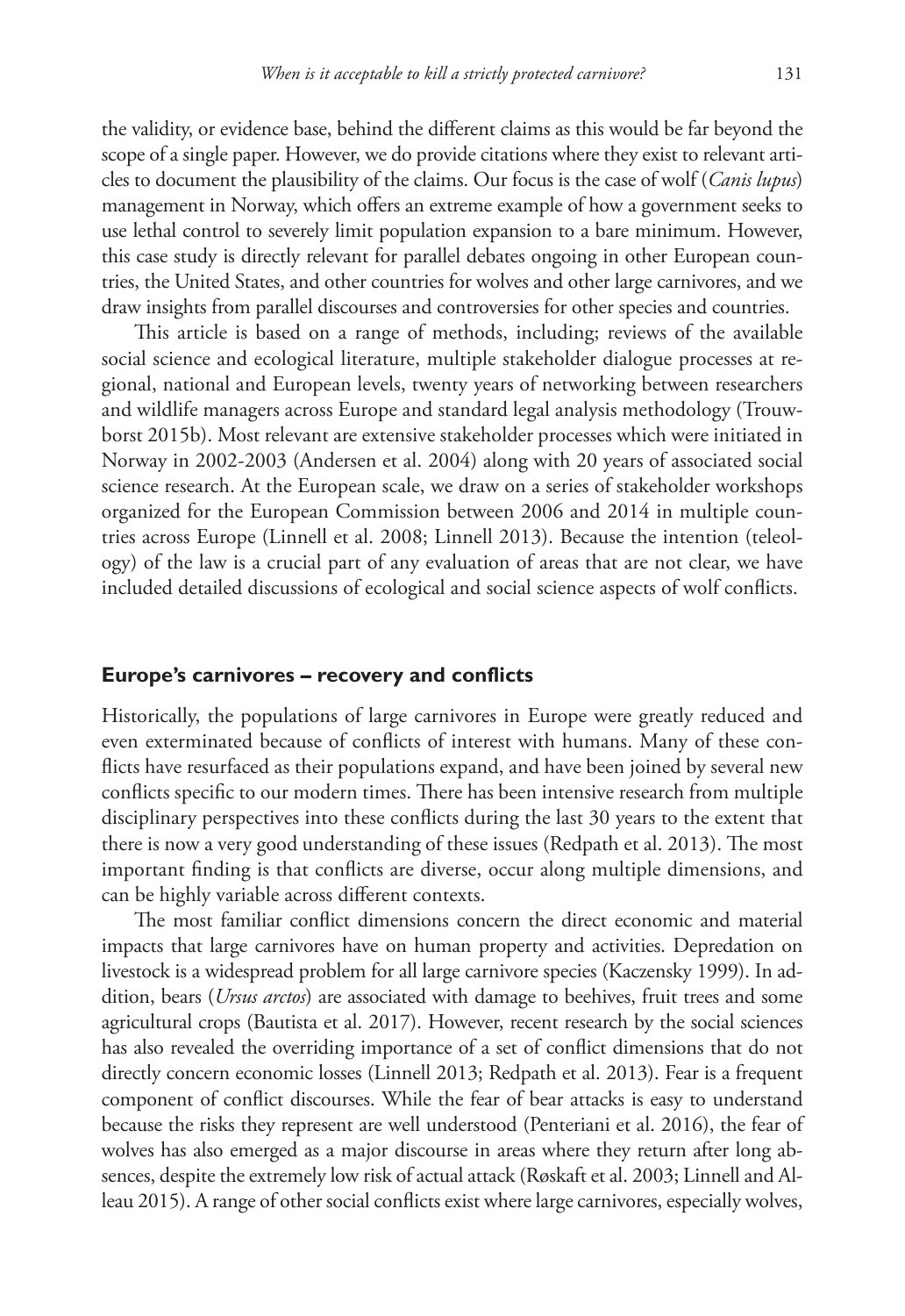have become symbols and surrogates for wider struggles such as those between traditional rural and urban publics, over modern vs traditional lifestyles and values, over different knowledge systems, and the struggle for power between regional, national and international bodies (Skogen et al. 2013). In other words, as well as conflicts between people and wolves there are conflicts between different groups of people about wolves, and especially about how they should be managed. However, it is also important to point out that many rural residents are positive about the presence of large carnivores, including wolves.

Based on considerable experience within networks of wildlife researchers and managers, we know that there is currently a broad understanding that sustaining large carnivores in the human dominated landscapes of modern day Europe requires a high degree of pragmatism and flexibility, especially when it comes to respecting the concerns of some segments of the rural publics whose lifestyles, livelihoods and well-being are the most directly affected. In many areas, this has led managers to allow some forms of lethal control and / or hunting of large carnivores. We explore the motivations for this in the next section, but first want to underline that well-regulated lethal control does not automatically represent a conflict with conservation goals. There is considerable experience within wildlife management institutions to manage hunting and control of large mammals, including large carnivores, through adaptive management frameworks where regular population monitoring is used to update quotas to minimize undesired developments in the size and distribution of the population (Linnell et al. 2010; Swenson et al. 1998). Our current biological understanding of these species also underlines that their interests are best served by fostering widespread and interconnected populations, and that this is more important than achieving locally high densities, especially when considering the long term need for gene flow (Linnell et al. 2008; Trouwborst et al. 2017a).

#### **The multi-functionality of large carnivore hunting**

In line with recent steps to recognize the multi-functionality of agriculture, there has been an increased recognition that hunting also serves multiple functions (Fischer et al. 2013). In the case of large carnivores there are at least seven lines of arguments that emerge from social science research and stakeholder engagement processes (Andersen et al. 2004; Bisi et al. 2007; Hiedanpää and Bromley 2011; Linnell 2013; Majic et al. 2011). We are not explicitly judging the objective validity of these arguments in this paper, but are rather trying to outline the arguments that are frequently raised by some rural stakeholders in favour of permitting the use of some form of lethal control and / or hunting of wolves. When it is considered how much focus is recently being placed on the need to manage perceptions of conflict as much as measurable and economic components of conflict (Redpath et al. 2013), there is clearly a need to give these arguments serious consideration. The overall relevance of these arguments is the claim that permitting lethal control and / or hunting will address some of the many conflicts associated with large carnivores. This is often summarized in the idea that being flexible on the means of conservation (i.e. not insisting on unconditional strict protection)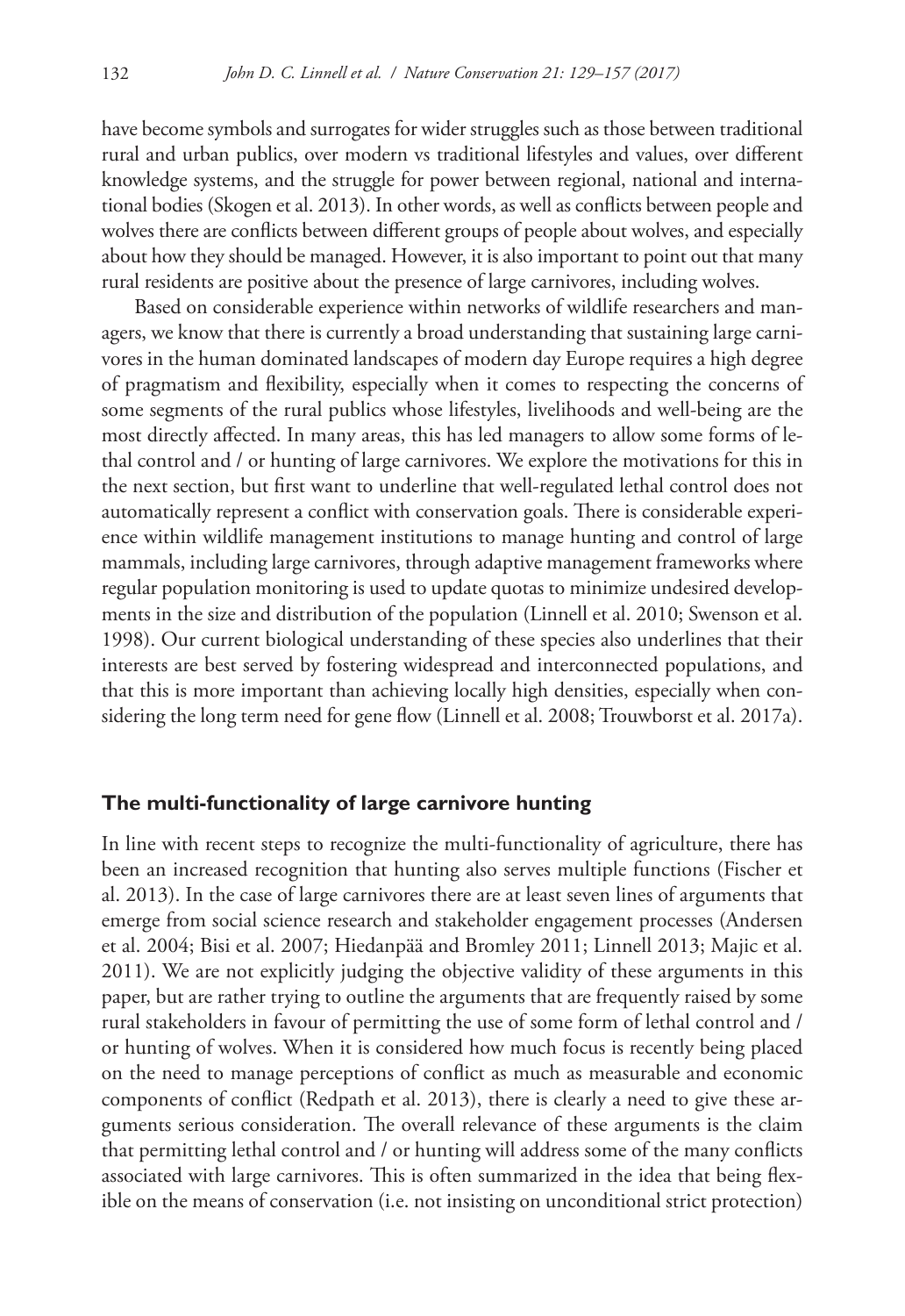will increase tolerance for larger populations of large carnivores spread over larger areas (Boitani and Linnell 2015). Our goal in this article is not to formally evaluate the validity of, or advocate, this argument. Rather we want to explore the extent to which the Bern Convention provides the flexibility to even consider such a strategy. In an earlier article (Trouwborst et al. 2017b) we have explored the issue of the level of conservation ambition (i.e. in terms of population *goals*) which the Bern Convention requires. In this article, we want to explore the issue of the *means* (i.e. when can lethal control be used) that are available to achieve these goals.

(1) **To reduce damage to livestock**. Lethal control or hunting can be used in many different ways to reduce damage to livestock. In some special cases where damage is caused by specific individuals it may be possible to selectively remove them, which may require very carefully targeted reaction or the use of "caught-in-the-act" mechanisms to kill specific individuals (Linnell et al. 1999). Translocation is no longer viewed as being a suitable non-lethal method for most situations (Linnell et al. 1997). Typically, above benefits cannot be achieved through a *de facto* hunting approach that tends to be conducted outside the grazing seasons and does not usually permit such careful targeting. However, hunting can also be used to lower the population density of carnivores in an area, which may lower depredation if depredation is density dependent (Herfindal et al. 2005; Tveraa et al. 2014; Mabille et al 2015), and it can be used to help prevent carnivore colonization of areas where local conflicts with livestock can be assumed to be inevitably high.

(2) **To maintain shyness**. The issue of individual wolves and bears not displaying the desired or expected level of shyness to humans has emerged as a key conflict area across Europe. While the phenomena associated with bears and food conditioning / habituation are relatively well understood from an ecological and management point of view (Huber et al. 2016), the parallel issue with wolves is not well documented (Linnell and Alleau 2015). The use of targeted control to remove specific individuals that display specific undesired behaviours is established as a fairly normal part of wildlife management practices, although it can still be controversial in certain cases (Rosen and Bath 2009). However, the utility of normal hunting to maintain shyness and prevent problematic behavior is not well documented, although it is widely claimed by hunters and rural residents to have such benefits (Cromsigt et al. 2013). Potential mechanisms include both behavioural learning through the disturbance associated with the process of hunting, and selection on different time scales by removing individuals with either learnt or inherited boldness (Borg et al. 2016; Starling et al. 2013).

(3) **Reducing competition for game with hunters.** Hunting wild ungulates for recreation, meat and trophies is widespread across most of Europe's surface, including within many protected areas. In addition, the hunting of wild ungulates helps provide benefits (economic and recreational) that offset some of the costs associated with their presence in human-dominated landscapes. There is widespread concern among hunters that the presence of large carnivores will lead to lower potential harvests and / or declines in prey (Andersen et al. 2006). Our current understanding of predator impacts on wild ungulates in Europe indicates that such impacts are likely to be highly context dependent, but where they are a potential issue the only way to alleviate them – bar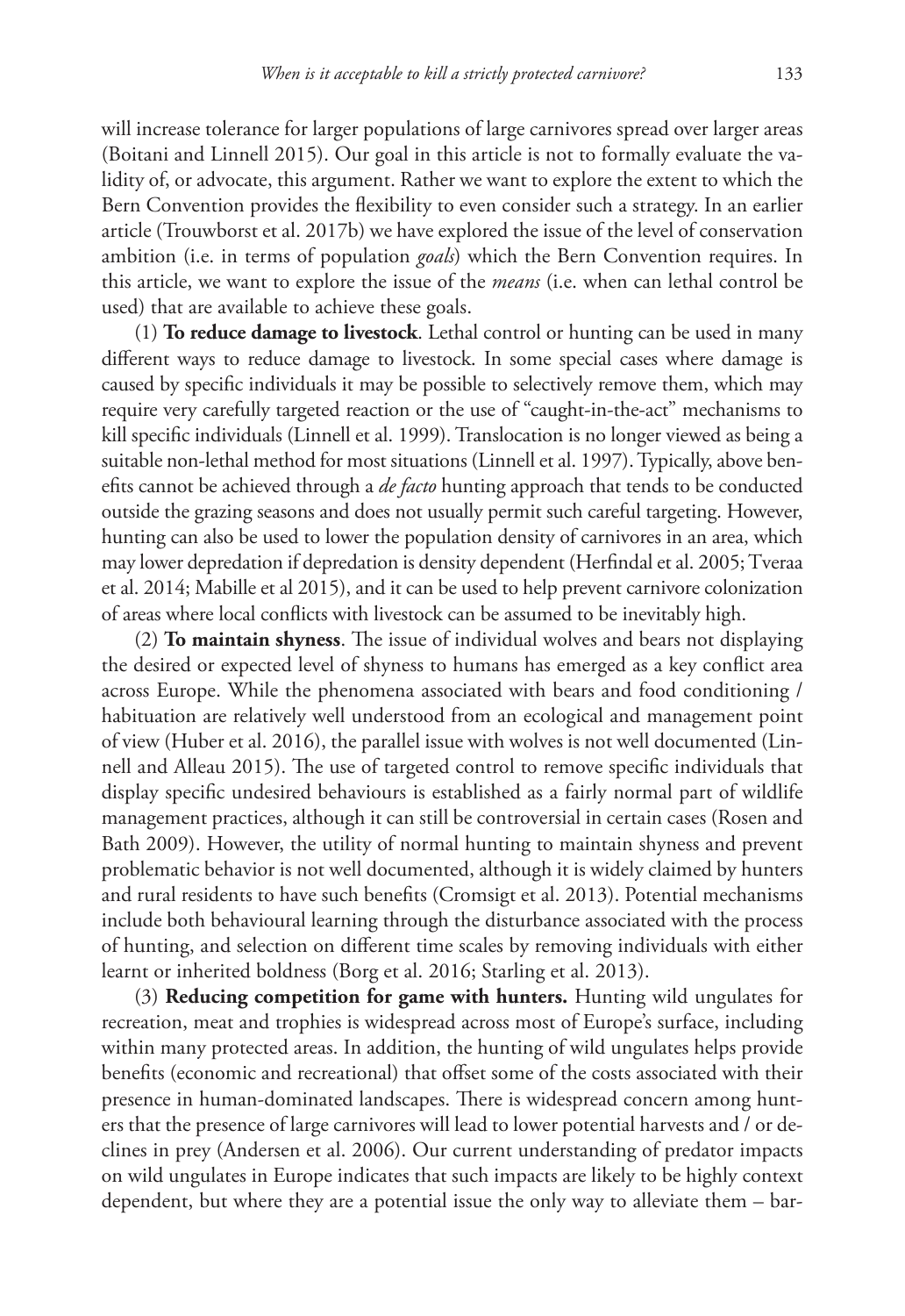ring a change in attitude and expectations by the hunters – is by maintaining carnivore populations at levels lower than their ecological carrying capacity. Another specific conflict with hunters in the Nordic countries concerns the tendency of wolves to kill hunting dogs (Butler et al. 2014). Although this phenomenon is not well understood, there is some evidence (Kojola et al. 2004), and widespread belief, that this behaviour is associated with specific wolf packs, which hunters then would like to see removed.

(4) **Empowerment**. The results of social science research indicate that many social conflicts are associated with rural communities that are asked to share their neighbourhoods and properties with large carnivores feeling a sense of disempowerment in the face of legislation imposed by distant external authorities (e.g. Hiedanpää 2013). Although dialogue processes and innovative management structures can provide some conflict reducing benefits concerning decision making, there are clearly limits to what can be achieved in such controversial conflicts (Hiedanpää and Bromley 2013; Madden and McQuinn 2014). There remains a frequently expressed desire from many rural people to be able to directly influence their own interactions with wolves using lethal control and / or hunting. This is often expressed in association with a desire to regulate the size and density of local populations, or at least to slow the rate of recovery to allow social / cultural adaptation to keep pace with the ecological changes (Carter and Linnell 2016; Kaltenborn and Brainerd 2016).

(5) **Normalisation**. In many parts of rural Europe sustainable hunting represents the "normal" form of human – wildlife relationship, for example with respect to other large mammals like deer and wild boar across most of the landscape. Norwegian laws (constitution, wildlife law, biodiversity law and animal welfare law) formally legitimise a philosophy that permits the sustainable use of natural resources, including wildlife, for economic, cultural and recreational purposes. A similar philosophy is also enshrined in the Convention on Biological Diversity which has a major influence on current European environmental law. Under such a regime, the act of killing wildlife is not viewed as being morally wrong in itself, although the process is subject to many restrictions related to ensuring sustainability and to animal welfare, public safety and property right considerations. This must be viewed in relation to a specific view of human – nature interactions which centers around ideas of active stewardship rather than passive protection (Kaltenborn et al. 2013a; Linnell et al. 2015). Therefore, when wildlife species like wolves receive strict protection it essentially conveys a different status on them, moving them from being "normal" and "natural" parts of the local fauna to being "the government's" animals and therefore less "natural". This alienation is associated with an opposition to accepting them and to accepting responsibility for adapting to their presence (Skogen et al. 2006). It is frequently suggested that allowing some form of hunting will "normalize" the presence of large carnivores, which is a crucial step towards building tolerance.

(6) **Adding value**. Permitting some form of *de facto* hunting creates the potential of attaching some value to the presence of large carnivores to help offset some of the costs. These values can be both in the form of economic values through the sale of trophy hunting licenses (Knott et al. 2014) and / or recreational values for rural residents (Kaltenborn et al. 2013a). This latter form of value can be seen in keeping with a way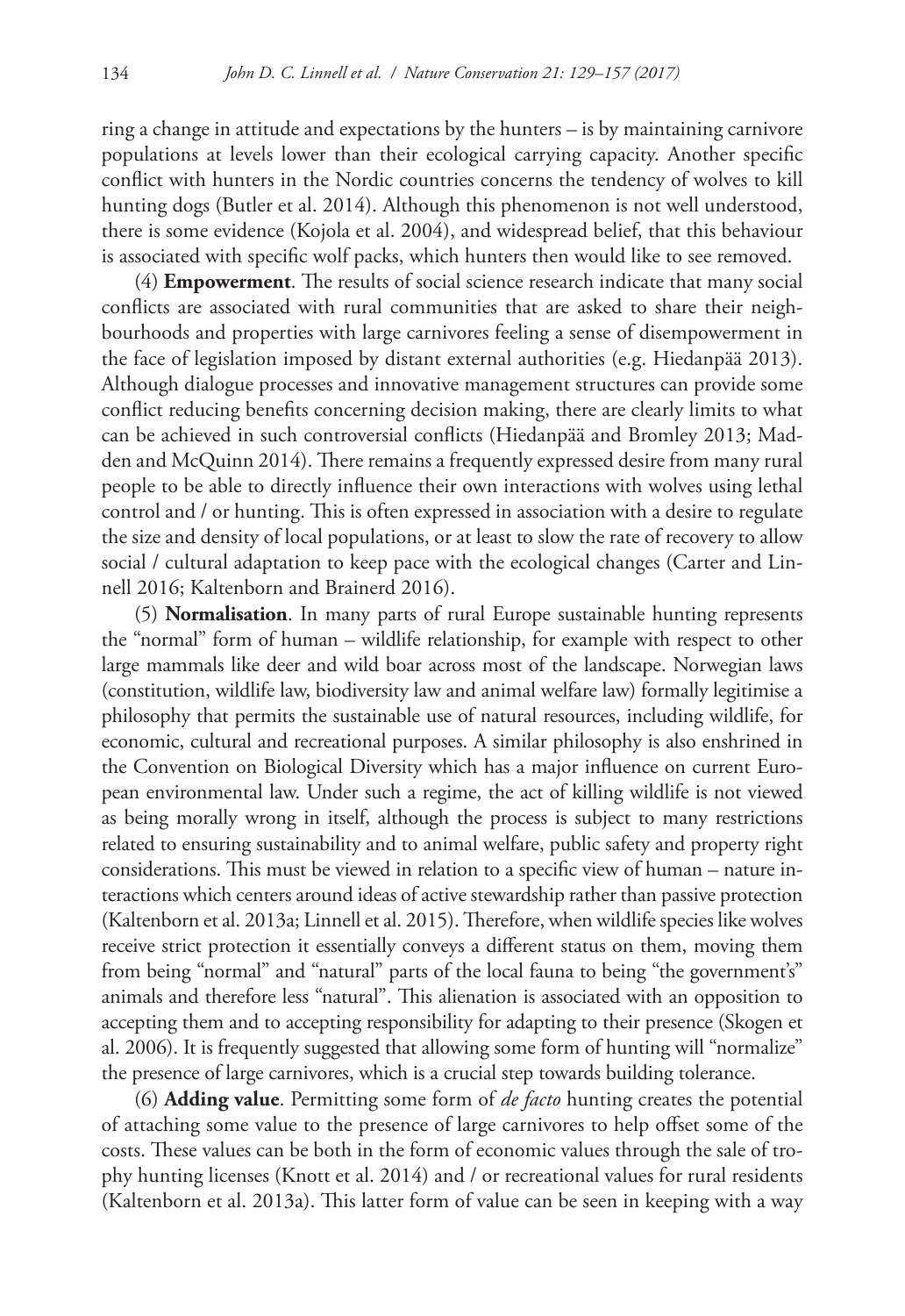of valuing wildlife based on relational values (sensu Chan et al. 2016) and a more traditional European view of nature conservation (Linnell et al. 2015). These economic and non-economic values can in principle help to raise the symbolic value of the wolf.

(7) **Reducing poaching**. The idea that illegal killing of wildlife will decrease as a result of allowing legal lethal control and / or hunting is widespread in the literature, although it is often posited without due consideration of the diverse motivations that underlie illegal killing (Chapron and Treves 2016), or the diversity of social and institutional contexts (Olson et al. 2015). For example, it is not only among poachers or potential poachers that management is seeking to gain tolerance as there are many other legal political pathways by which people can undermine conservation goals (Skogen and Krange 2003; Skogen et al. 2013). These nuances are highly likely to influence the logic underpinning the expected effect of legal harvest on illegal killing. However, in the case of Norwegian wolves it is not an unreasonable expectation that allowing legal harvest might prevent some of the illegal killing (indirectly supported by Kaltenborn and Brainerd 2016). While the outcome for the individual animal is the same (Vucetich et al. 2017), it has huge consequences for management as it permits greater precision in decision making as legal mortality is subject to regulation and monitoring, and poaching just induces stochasticity.

In summary, there are significant numbers of rural stakeholders which have raised multiple lines of argumentation in favour of allowing a relatively liberal use of exceptions to the strict protection status for wolves. These arguments involve the use of killing to manage both the economic conflicts and the perceptional / social conflicts associated with wolves. In effect, the arguments raised are based on the idea that allowing the killing of wolves, at levels that do not jeopardise their conservation status, will increase rural tolerance for the presence of wolves. As phrased here, the beneficial effect of allowing this killing will be enhanced if the killing is done by rural residents (rather than state agents) within a framework that approximates normal hunting as much as possible. A key aspect that has emerged in recent discussions about the pros and cons of lethal control concerns the need to demonstrate a utility of allowing control (Chapron and Treves 2016; Treves et al. 2016; Vucetich et al. 2017). These authors have focused on single or narrow dimensions of utility, which do not recognise most of the diverse aspects outlined above. Our point is that many traditional rural stakeholders identify multiple forms of utility, which are often based on a moral default position that does not assume that killing wildlife is wrong. Evaluating the support for these hypothetical relationships between killing and conflict goes beyond the scope of this article, although we hope this article will stimulate research on these issues. The question we do ask is whether this would be legal or not within the framework of the Bern Convention?

#### **Large carnivores under the Bern Convention**

Wolves are a typical example of a species for which international conventions like the Bern Convention where created as their populations span international borders and require cooperation between countries to achieve long term conservation gains (Trou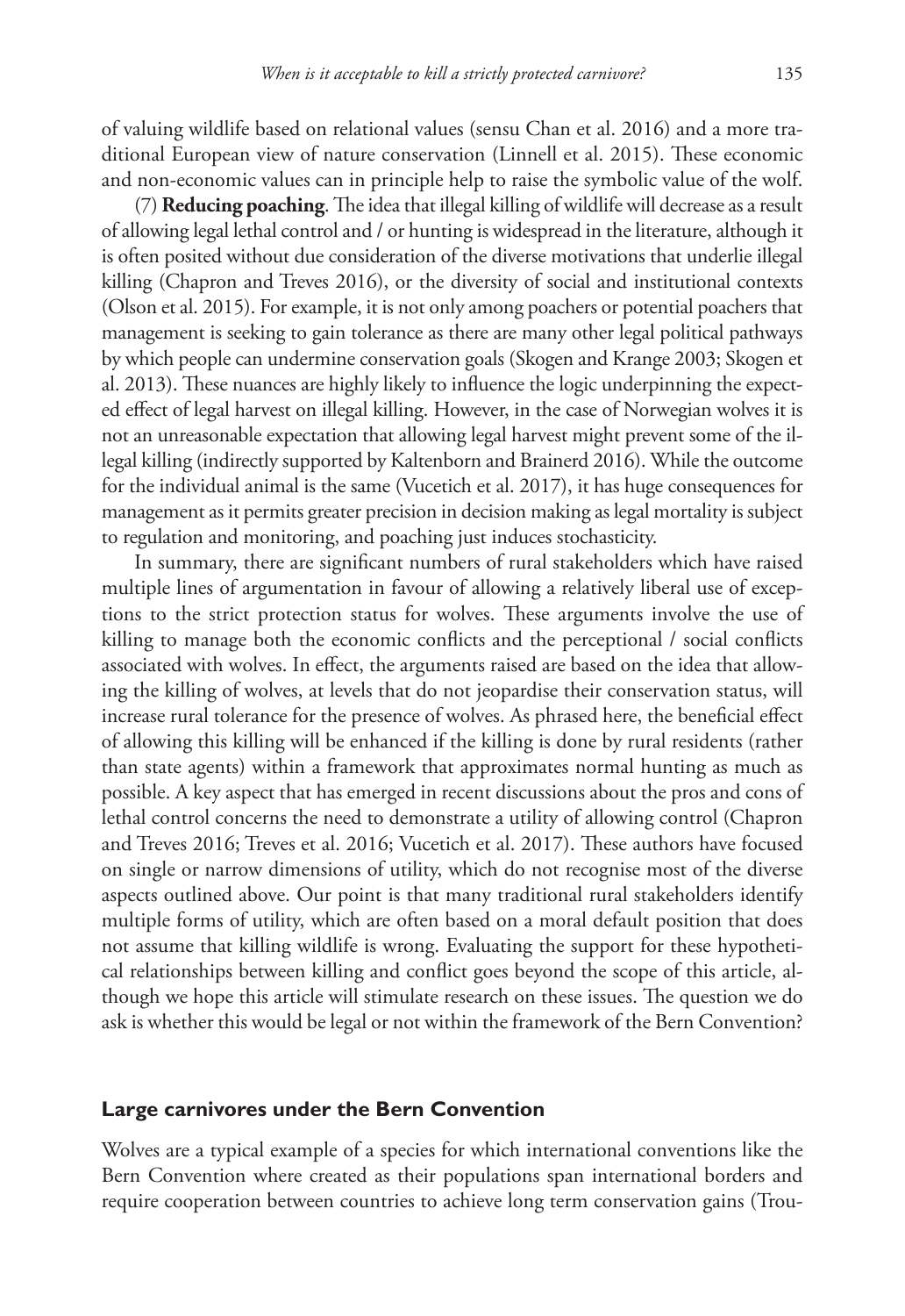wborst 2010, 2015). At the time that the Bern Convention was drafted in 1979, wolves where much less widespread in Europe than today, so it was logical that they were placed on Appendix II which conveys "strict protection", requiring a prohibition on *inter alia* the killing of any individuals (Article 6). Most of the countries that had large wolf populations at the time of ratifying the Convention submitted reservations exempting them from this designation, as permitted under Article 22 of the Convention (Salvatori and Linnell 2005). Lithuania and Spain opted to treat wolves as if they were on Appendix III, which generally permits sustainable exploitation but prohibits certain means of capture and killing (Articles 7 and 8), while other countries (Finland, Latvia, Belarus, Poland, Czech Republic, Slovakia, Ukraine, Bulgaria, and Macedonia) took a total reservation. The resulting legal landscape for wolves under the Convention is depicted in Figure 1. The expansion of wolves during recent decades has led to a situation where wolf population status has significantly improved in many areas, including in areas where they receive strict protection under Appendix II. In addition, some of the newer European countries and later contracting parties (e.g. Bosnia and Herzegovina, Montenegro, Albania, Romania, Croatia, Serbia, Estonia) with substantial wolf populations failed to file reservations regarding wolves upon ratifying the Convention. These two developments have led to varying degrees of actual or perceived mismatch between wolf population status within a country and its protection status under the Convention. Norway did not file a wolf reservation either, but wolves were (largely) absent from the country when it ratified the Bern Convention in 1986. At any rate, in Norway there is no mismatch between the strict protection status under the Convention and their currently minimal wolf population. Similar considerations apply to Switzerland.

# **A note on interpreting the Convention and its relationship with the EU Habitats Directive**

Article 9 of the Bern Convention states various criteria that need to be met before exceptions from strict protection can be made. The article should be read in light of the general rules governing treaty interpretation. According to the 1969 Vienna Convention on the Law of Treaties (VCLT) and customary international law, a treaty should be interpreted "in good faith in accordance with the ordinary meaning to be given to the terms of the treaty in their context and in the light of its object and purpose" (Vienna Convention, Article 31.1). In addition to treaty text and objectives, "any subsequent agreement between the parties regarding the interpretation of the treaty or the application of its provisions", "any subsequent practice in the application of the treaty which establishes the agreement of the parties regarding its interpretation", and "any relevant rules of international law applicable" may be taken into account (Vienna Convention, Article 31.3). Finally, the original intentions of the parties, as recorded in the treaty's drafting history, can be considered as a supplementary means if necessary. In the case of the Bern Convention, an "Explanatory Report" records some of the intentions of the *ad hoc* Committee that drafted the Convention text. Whereas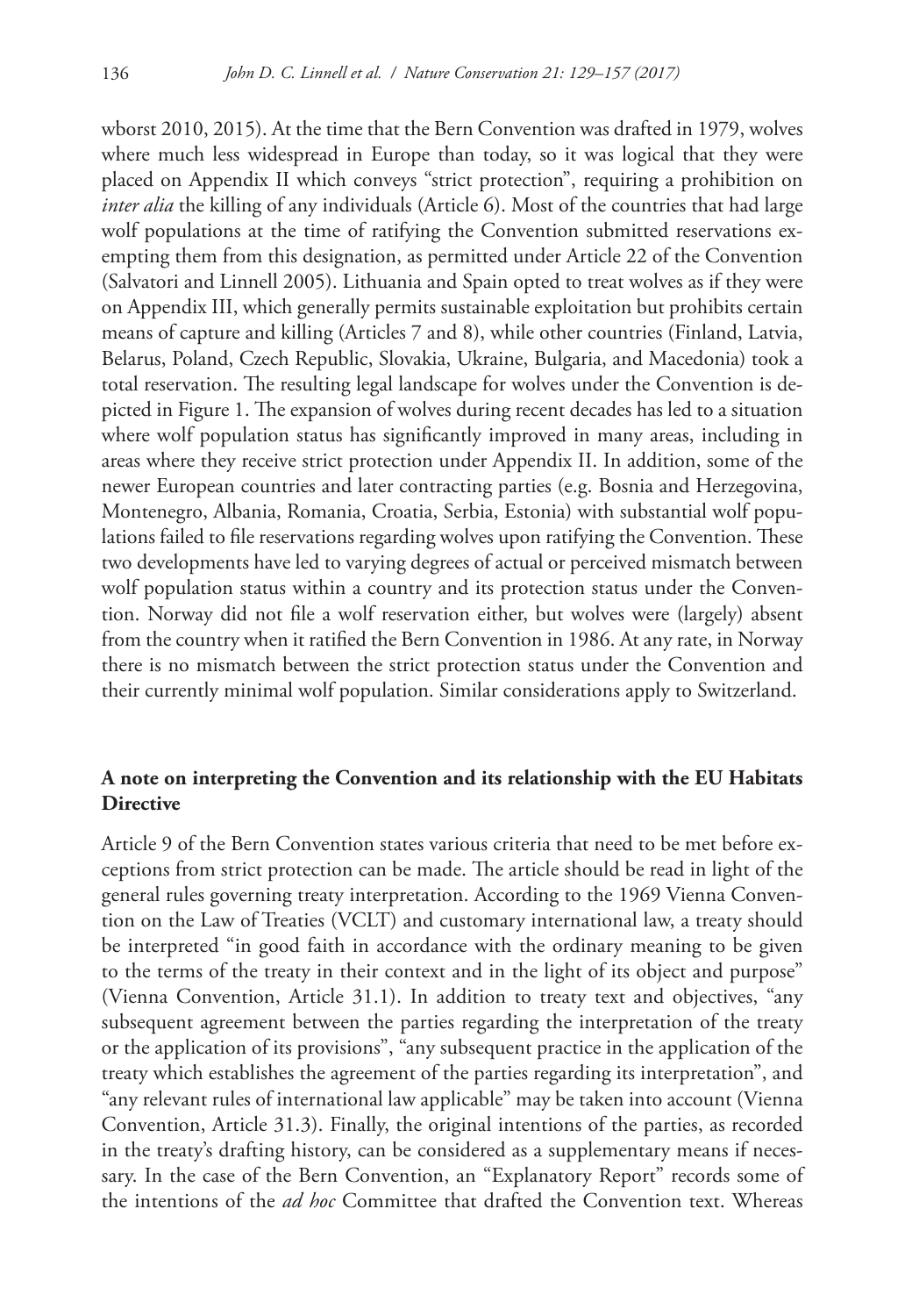

**Figure 1.** The legal status of wolves under the Bern Convention.

the Report itself notes that it "may facilitate the understanding of the Convention's provisions," the Report "does not constitute an instrument providing an authoritative interpretation of the text of the Convention" (Explanatory Report, para. II). Of special relevance for our present purposes is Revised Resolution No. 2 (1993), adopted in 2011 by the Standing Committee of the Bern Convention (the Convention's main decision-making body in which all parties are represented) in order to "further clarify the conditions laid down in Article 9 for the granting of exceptions." The Resolution has an Appendix entitled "Interpretation of Articles 8 and 9 of the Bern Convention" [hereinafter "Appendix to Resolution No. 2"]. In the Resolution itself, the Standing Committee "recommends that Contracting Parties bring the appended document, which contains useful guidance for interpreting the scope of Article 9, to the attention of all those responsible for applying and interpreting the Convention in their respective countries". Within the scheme of the VCLT, the guidance provided in the Appendix thus appears to have significant interpretive value in terms of "subsequent agreement". We also draw attention to the legal analysis prepared by a consultant in connection with the development of Revised Resolution No. 2, which is a helpful background document (Shine 2010).

The case law of the Court of Justice of the EU (CJEU) and the European Commission's guidance regarding the application of derogations from strict protection under Article 16 of the Habitats Directive – the counterpart (and implementation) of Article 9 of the Bern Convention – is instructive too. Even if this case law and guidance do not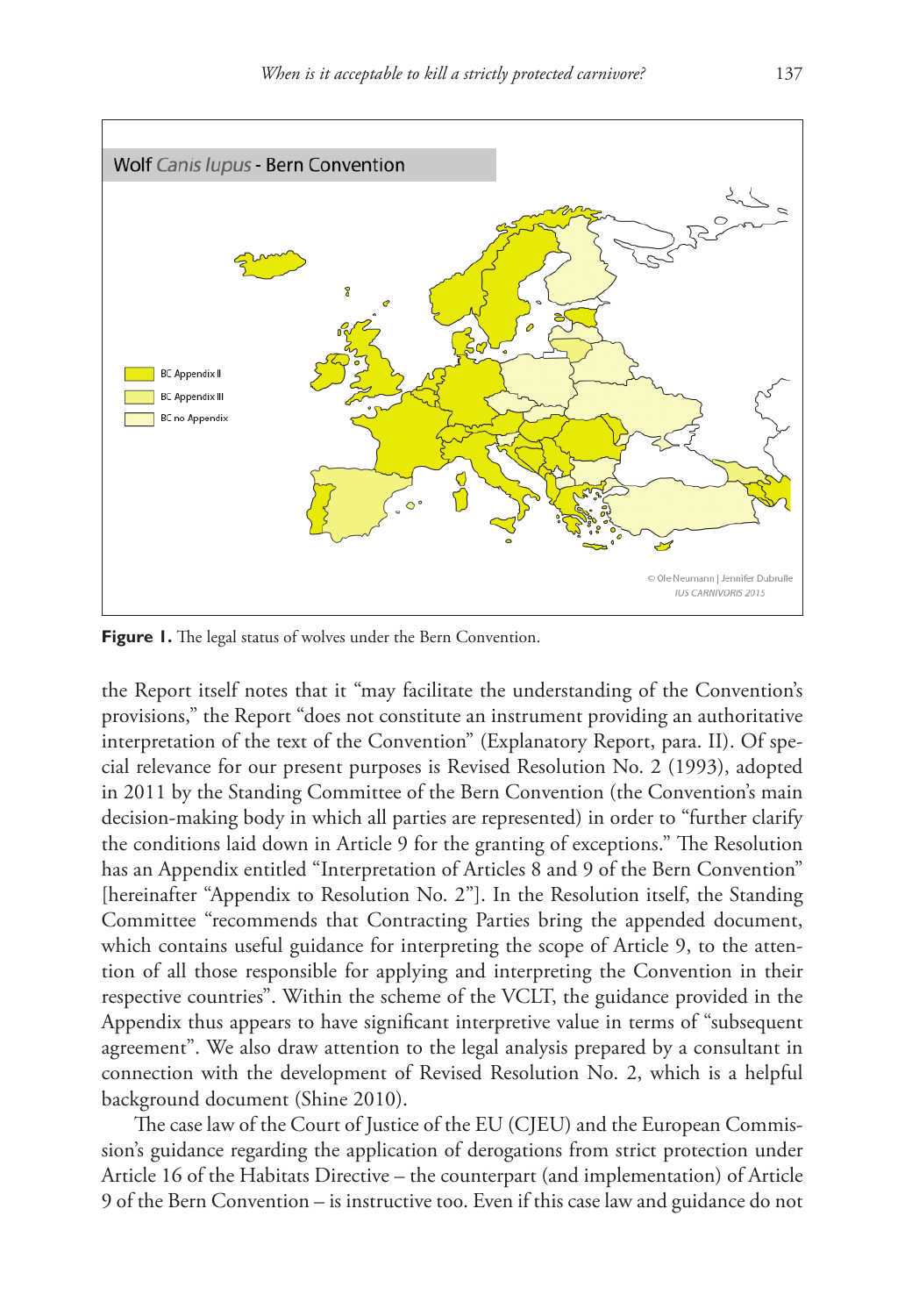apply to non-EU member states like Norway, they do represent an approach that could *prima facie* be presumed to be consistent with the Bern Convention as the EU and its member states are parties to the Convention, and the Habitats Directive is expressly intended to implement the Convention within the EU (Epstein 2014). Furthermore, the vast majority of wolves within the Scandinavian population are within an EU member state, Sweden, such that it is important to understand practices in all parts of the population in order to assess cumulative effects. We will therefore make some reference to case law and guidance regarding the Habitats Directive.

However, it is important to apply restraint in the degree to which such case law and guidance under the Habitats Directive is considered indicative of the correct interpretation of the Bern Convention. This is so for the plain reason that the Bern Convention is the leading framework, higher up in the hierarchy than the Habitats Directive. Thus, the Directive must conform to the Convention, not the other way around. This effectively precludes the Directive's regime from providing EU member states with broader possibilities for killing strictly protected Bern Convention species than the Convention itself provides. Conversely, it *is* possible for the Directive to be more restrictive in this regard, and indeed Article 12 of the Convention expressly allows this. However, to what extent the Directive in fact imposes further constraints on national authorities for the killing of wolves and similar species than the Convention does is not a question we aspire to answer in this article (but see, e.g., Darpö and Epstein 2017).

# **Does the Bern Convention seek to conserve wildlife populations or to protect individual animals from being killed?**

There are many different visions of nature conservation (Linnell et al. 2015; Mace 2014). A fundamental aspect of our discussion concerns determining if the Bern Convention seeks to conserve wildlife populations using protection as a context-dependent tool, or if the protection of individuals from anthropogenic mortality is an explicit objective in itself. Our view is that the Convention definitely reflects the former approach, i.e. aiming at the conservation of populations, based on the following lines of evidence.

(1) Throughout the preamble and Articles 1-3 the Convention's text uses the word "conservation" to refer to goals. Explicitly, Article 2 refers to "…maintain the population of wild flora and fauna …".

(2) The fact that there are two different appendices for wildlife species, where Appendix III opens for exploitation, implies that the prevention of killing that is required for Appendix II species is a context-dependent measure appropriate for some species in some countries and necessary for their conservation, rather than an independent objective.

(3) The Convention applies to the entire European landscape, not just protected areas, which implies a recognition of the multi-use landscape in which European wildlife conservation occurs. This, in turn, automatically implies the need for pragmatic management and compromises, which is explicitly recognized in Article 2's text that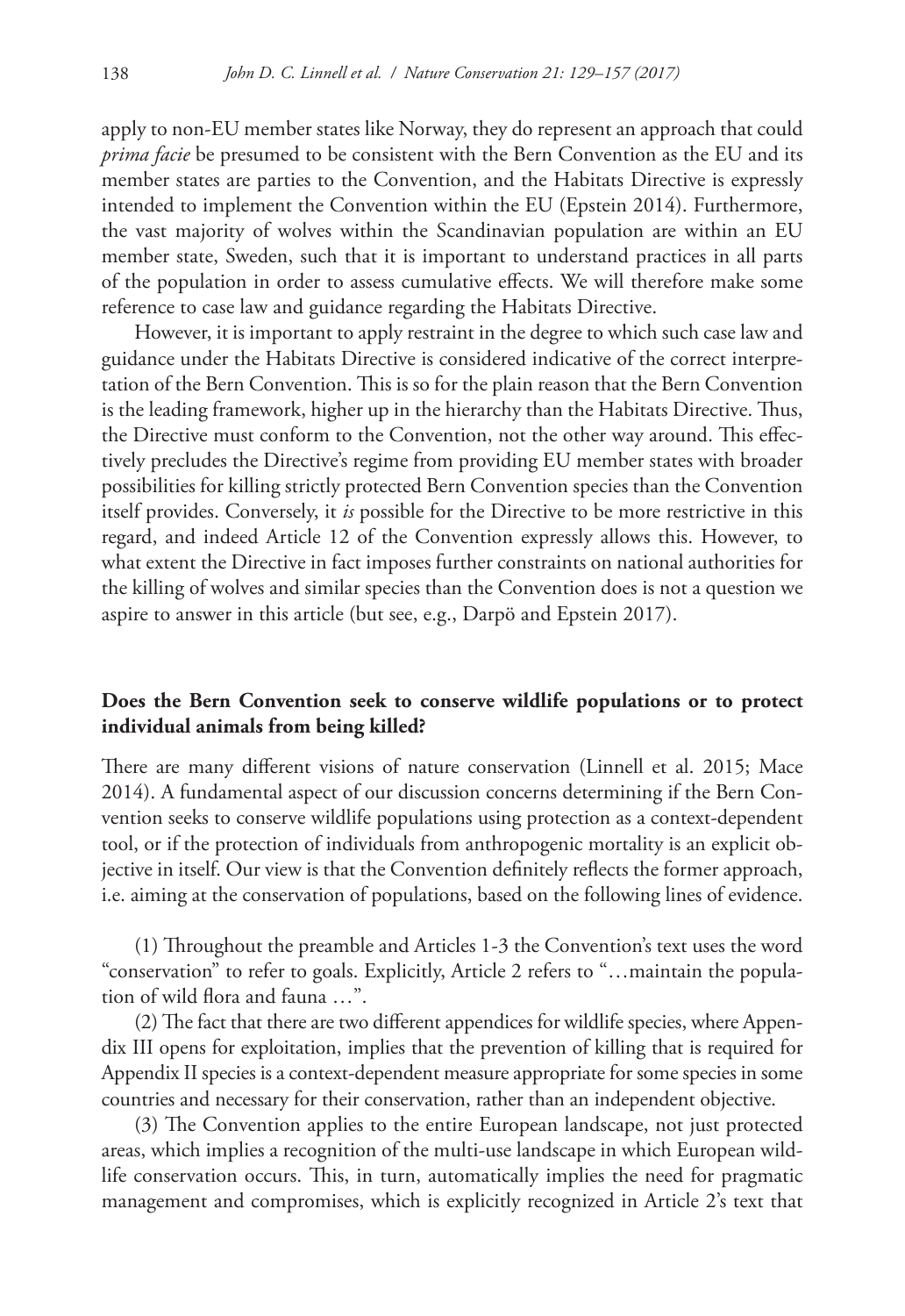allows populations to be "adapted" to other considerations than ecological ones, and in the inclusion of Article 9 that opens for exceptions from Appendix II's prohibition on killing. The Bern Convention was apparently intended by its drafters as "an instrument that would permit flexibility of action within a common purpose" (Explanatory Report, para. 10), and the possibility of derogations from strict protection in Article 9 clearly reflects this approach.

(4) The word "protection" is not used as an opposite to killing (as in the widespread modern sense of the meaning of the word protection). For example, Article 7 requires parties to "… ensure the protection of the wild fauna species …." but then goes on to permit the "…. exploitation of wild fauna ….". It is important to remember that the Convention was written in the 1970s before much of the present-day terminology of sustainable use, conservation biology, biodiversity and animal welfare had developed. In this period "protection" referred to the inclusion of wildlife within a legal framework that limited human actions because the default at the time was a lack of any legal status at all. In other words, protection referred to "inclusion in a legal framework" rather than "protect all individuals from deliberate killing".

(5) Animal welfare considerations are implicitly included via Appendix IV's listing of prohibited mechanisms of killing.

(6) Article 2 formulates the goals of the Convention and recognizes that the conservation goals for a species need to take into account a diversity of interests, including cultural, economic and recreational requirements, in addition to the ecological. This can be taken as explicit recognition of the need to find compromises between competing interests, even if Article 2 must clearly be interpreted as giving precedence to ecological considerations in cases of irreducible conflict (Trouwborst et al. 2017b). Two of the most relevant interests that potentially compete with the Convention's primary ecological imperative are hunting and livestock grazing. Hunting of wild ungulates is clearly a major source of income, cultural tradition and recreational value in rural Norway, as in most of Europe. Livestock grazing is also widespread and serves as both an economic activity in rural areas, and as a potentially important action required to maintain grazing dependent biodiversity and cultural landscapes (highlighted in the 2000 European Landscape Convention, for example). The semi-domestic reindeer herding conducted by the indigenous Sami people of central and northern Fennoscandia is clearly an important cultural activity, which is also protected by other conventions such as the 1989 Convention concerning Indigenous and Tribal Peoples in Independent Countries (ILO Convention No. 169), the Norwegian Nature Diversity Act of 2009 (section 1) and the Norwegian constitution (§ 108).

In summary, the Convention's objectives are evidently focused on the conservation of populations, whereby strict protection of individual animals is one means that may be needed to achieve this goal within certain contexts. However, it is important to underline that none of these arguments permit deviation from the obligation to work towards and ultimately ensure a population level conforming to the requirements of Article 2 of the Convention.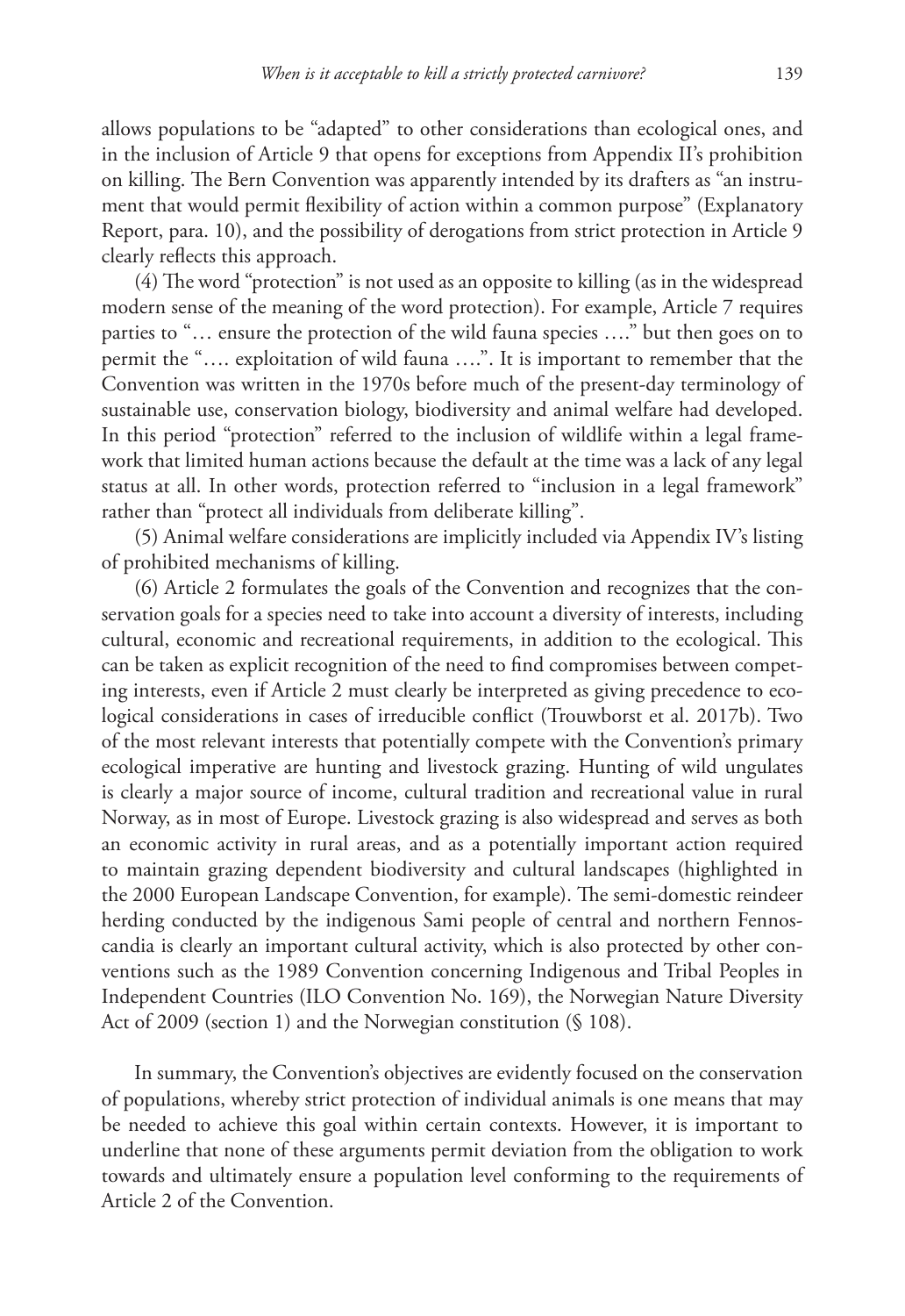#### **The role of cultural requirements within the scheme of the Convention**

Building on our prior analysis of Article 2 (Trouwborst et al. 2017b), it is appropriate in the present context to dwell on the reference this provision makes to "cultural requirements". In particular, Article 2 obliges Bern Convention parties to "take requisite measures to maintain the population of wild flora and fauna at, or adapt it to, a level which corresponds in particular to ecological, scientific and cultural requirements, while taking account of economic and recreational requirements and the needs of sub-species, varieties or forms at risk locally." The reference to cultural requirements is somewhat enigmatic. As Bowman et al. (2010: 300) note, "it would certainly be difficult to [define a population level] by reference to cultural considerations." However, the insertion of the word "cultural" must have happened for a reason, and it seems reasonable to assume, therefore, that cultural requirements such as preservation of local ways of (human) life could exert an influence on the population level required by Article 2, both upwards and downwards, depending on the circumstances. Nevertheless, it would *not* be reasonable to assume that cultural considerations could justify a population level that is so low that the population is actually threatened. In other words, ecological requirements would appear to impose an absolute minimum, the breaching of which cannot be justified by cultural requirements or otherwise. Where precisely *above* this absolute minimum parties should aim the population level to be, would appear to be the result of a balancing of ecological, scientific and cultural requirements, and to a lesser extent economic and recreational requirements as well.

The existence of the aforementioned minimum population level – where ecological requirements would trump cultural requirements besides economic and recreational ones (Bowman et al. 2010; Trouwborst et al. 2017b) in case of conflict – follows *inter alia* from the Convention's objective as formulated in Article 1, which makes clear that the *exclusive* aim of the Convention is wildlife conservation, not conservation of human cultures or economies. That Article 2 should logically be interpreted in light of this objective as formulated in Article 1 is further reinforced by the Explanatory Report to the Convention, which succinctly states (in para. 21) that Article 2 "contains a main obligation that follows from the aims stated in Article 1, paragraph 1." An interpretation whereby cultural requirements would be presented as justifying a population level at which the population is actually threatened is thus simply untenable in light of the basic rules of treaty interpretation. The separate minimum requirements of the "survival of the population" set out in Article 9 and keeping "populations out of danger" set out in Article 7 would also independently prevent "cultural requirements" from justifying policy targets set at a level where the population would be threatened.

As we acknowledged earlier (Trouwborst et al. 2017b), where the aforementioned absolute minimum population level required by Article 2 lies precisely is difficult to pinpoint. There are, however, certain indicators of potential utility. In Norway, for instance, once wolves are no longer listed as threatened on the national Red List, that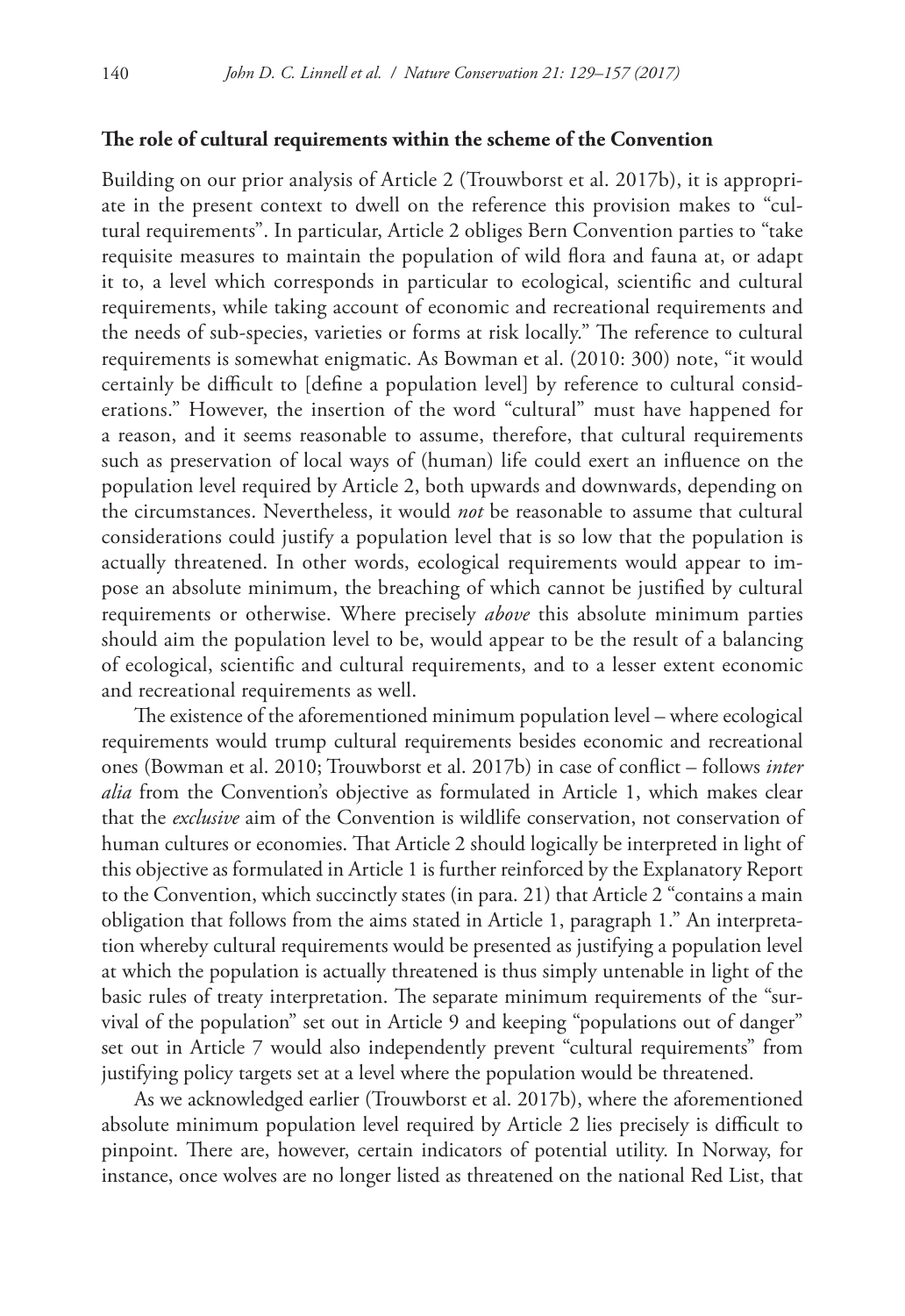would appear to provide the authorities with an argument to say that the population of wolves in Norway corresponds to ecological requirements as demanded by Article 2. The same could probably be said if wolves in Norway can be shown to be at a "favourable conservation status" as defined under the Habitats Directive.

## **Exploring the legality of lethal control**

Article 9 of the Bern Convention outlines the conditions under which exceptions from the provisions of Articles 4, 5, 6, 7 and 8 can be granted. (It should be noted that exceptions may *not* be made to the general obligation in Article 2 to secure a particular population level for all wildlife.) Article 9 sets two preconditions before any exception to the prohibition on killing strictly protected wolves can be granted. These are "that there is no other satisfactory solution" and "that the exception will not be detrimental to the survival of the population concerned". If these preconditions are met there are five reasons identified that may justify an exception, four of which are relevant for our discussion. These are:

9.1.i - "for the protection of flora and fauna",

9.1.ii - "to prevent serious damage to crops, livestock, forests, fisheries, water and other forms of property",

9.1.iii - "in the interests of public health and safety, air safety or other overriding public interests",

9.1.iv - "for the purposes of research and education, of repopulation, of reintroduction and for the necessary breeding",

9.1.v - "to permit, under strictly supervised conditions, on a selective basis and to a limited extent, the taking, keeping or other judicious exploitation of certain wild animals and plants in small numbers".

An important question concerns the burden of proof. The general assumption here is that the contracting party involved must be able to adequately justify the exceptions it allows or makes by demonstrating that all three conditions of Article 9 are met. As one Bern Convention guidance document (T-PVS/Inf (2010) 16) puts it: "Competent authorities need to explain the particular circumstances justifying the choice of an Article 9.1 reason and verify that the specific conditions are met." There is currently a general lack of documentation about the utility of many lethal and non-lethal approaches to interventions aimed at the relatively simple conflict associated with livestock depredation (Eklund et al. 2017; Treves et al. 2016), let alone the more complex social/cultural conflicts (Reed 2008; Sandström et al. 2009). However, providing evidence that allowing more liberal killing of wolves helps to increase tolerance requires that it is actually tested and evaluated, so there can be a catch-22 situation where proof is needed, but cannot be obtained until tested.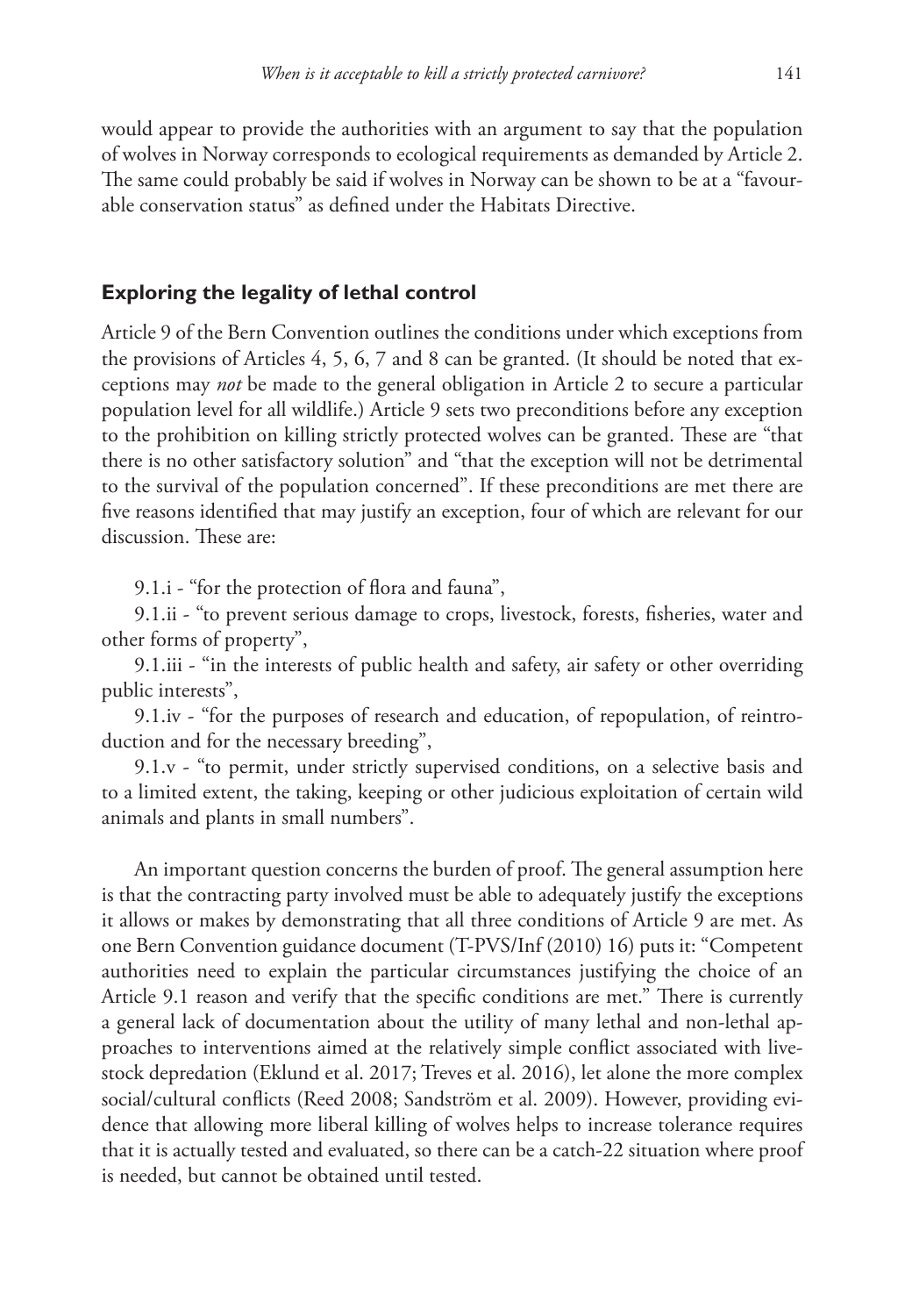#### **Condition #1: No satisfactory alternatives**

Regarding the condition that derogations may only be authorized when "there is no other satisfactory solution", the Appendix to Resolution No. 2 holds that the authorities should "choose, among possible alternatives, the most appropriate one that will have the least adverse effects on the species while solving the problem," while adding that the reasoning backing the choice made should be "objective and verifiable". Regarding the prevention of damage to livestock or other property, "less oppressive measures" can be considered as an alternative solution to killing.

When discussing the satisfactory alternatives test, the European Commission's guidance regarding the Habitats Directive emphasizes that "recourse to Article 16 derogations must be a last resort" (European Commission 2007, para. 38, emphasis in original). It is furthermore observed that:

"The appraisal of whether an alternative is satisfactory or not, in a given situation, must be founded on objectively verifiable factors, such as scientific and technical considerations. In addition, the solution finally selected, even if it involves a derogation, must be objectively limited to the extent necessary to resolve the specific problem or situation. Evidently, the requirement to consider seriously other alternatives is of primary importance. The discretionary power of Member States is limited, and where another solution exists, any arguments that it is not 'satisfactory' will need to be convincing. Moreover, it should be stressed that another solution cannot be deemed unsatisfactory merely because it would cause greater inconvenience to or compel a change in behavior by the beneficiaries of the derogation." (European Commission 2007, paras. 40-41)

The assessment whether there exists any "other satisfactory solution" should be context-dependent and involve a confrontation of the measure reviewed (e.g. hunting) with the alternative measures so as to be certain that the restrictions imposed are justified. This amounts to a proportionality test: a) is the alternative effective, and b) can the alternative achieve the same end in a way that is less harmful to the carnivore's population?

There is considerable experience across Europe when it concerns protecting domestic livestock from large carnivore depredation (Breitenmoser et al. 2005; Linnell et al. 2012). A range of measures including electric fencing and intensive shepherding, both of which can also involve livestock guarding dogs, exist that can greatly reduce losses. However, the introduction of these measures can be very expensive and be associated with logistical challenges, certainly under Norwegian conditions (poor quality of grazing pastures, land-ownership patterns, high labour costs, and restrictive labour laws). The question then arises to what extent it is expected that Norway adapt a nationwide practice to accommodate wolves or how quickly this transition should occur? Norwegian wolf policy documents have been evolving since the 1980s. Throughout the late 1980s and 1990s it was already clear to policy makers that the areas along the border with Sweden would be the most likely to house a future wolf population (this was formally designated as a "wolf zone" in 2001) and also that dramatic changes to livestock husbandry would be needed (Miljøverndepartementet 1992, 1997, 2003).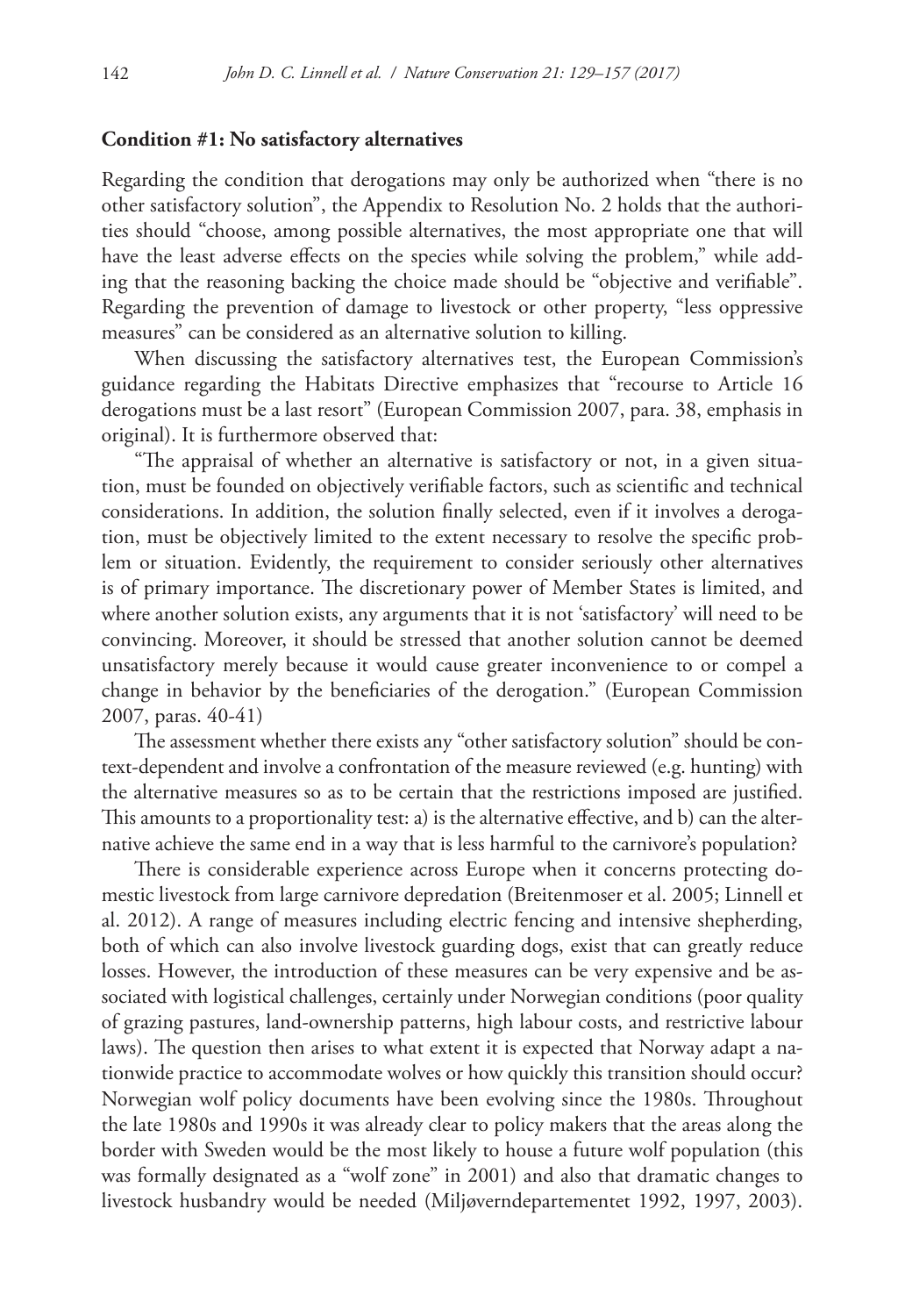Therefore, there has been over 30 years of awareness of the issue in the area within and surrounding the current wolf zone. For semi-domestic reindeer, the situation is somewhat different as there are virtually no practical protective measures that can be adopted to hinder serious depredation by wolves, although compensation does exist to mitigate the economic losses.

In contrast, there is much less experience when it comes to demonstrating what works and what does not work to reduce social and perceptional conflicts. There is considerable practical experience with stakeholder processes (Reed 2008) and various forms of inclusive management in Europe (Sandström et al. 2009; Redpath et al. 2017). However, although inclusive management may be intrinsically important to satisfy modern day democratic principles and to address a sense of justice (Jacobsen and Linnell 2016) it is unclear if it alone can diffuse such complex conflicts as those associated with large carnivores. Information is often touted as a solution to some social conflicts, but again there are doubts concerning the extent to which it alone can address these wolf conflicts (Ericsson and Heberlein 2003). When considering how any measures might be successful in diffusing these conflicts it is crucial to consider how a package of multiple measures will come to bear on multiple conflict dimensions. This makes the task of documenting effects challenging, an issue made worse by the long memory of many of the parties in the conflict, such that any new measures will still be interpreted in light of perceived shortcomings of previous strategies. In conclusion, it will be highly challenging to document, or reject, the utility of any single measure used to address social and perceptional conflicts.

#### **Condition #2: No detrimental effect on the population**

With regard to the condition in Article 9 that a derogation must not be "detrimental to the survival of the population concerned," according to the Appendix to Resolution No. 2 the assessment whether this is so "should be based on current data on the state of the population, including its size, distribution [and] future prospects." It is also made clear that account must be taken of "cumulative effects of several derogations," and that "special caution should be taken in case of species that are not in 'favourable' conservation status." There are four issues here relevant for the current discussion. The first concerns the number of animals to be killed relative to the size of the population. The smaller the proportion of the population to be killed, the more likely it is to be legally acceptable. Secondly, the implications of this depend very much on the scale of assessment, i.e. if we view the population as the wolves present in Norway, those present in Scandinavia, or those present in Fennoscandia and western Russia. The key biological issue here is that killing individuals in a small unit will always have greater uncertainties attached to it than the same actions in large units because the role of chance events is automatically greater in small units. Thirdly, there is a need to consider all mortality within the unit of assessment. If the assessment refers to the Scandinavian population, then it would imply a need for a formal coordination of planned mortality in both Norway and Sweden. No such coordination exists. Furthermore, the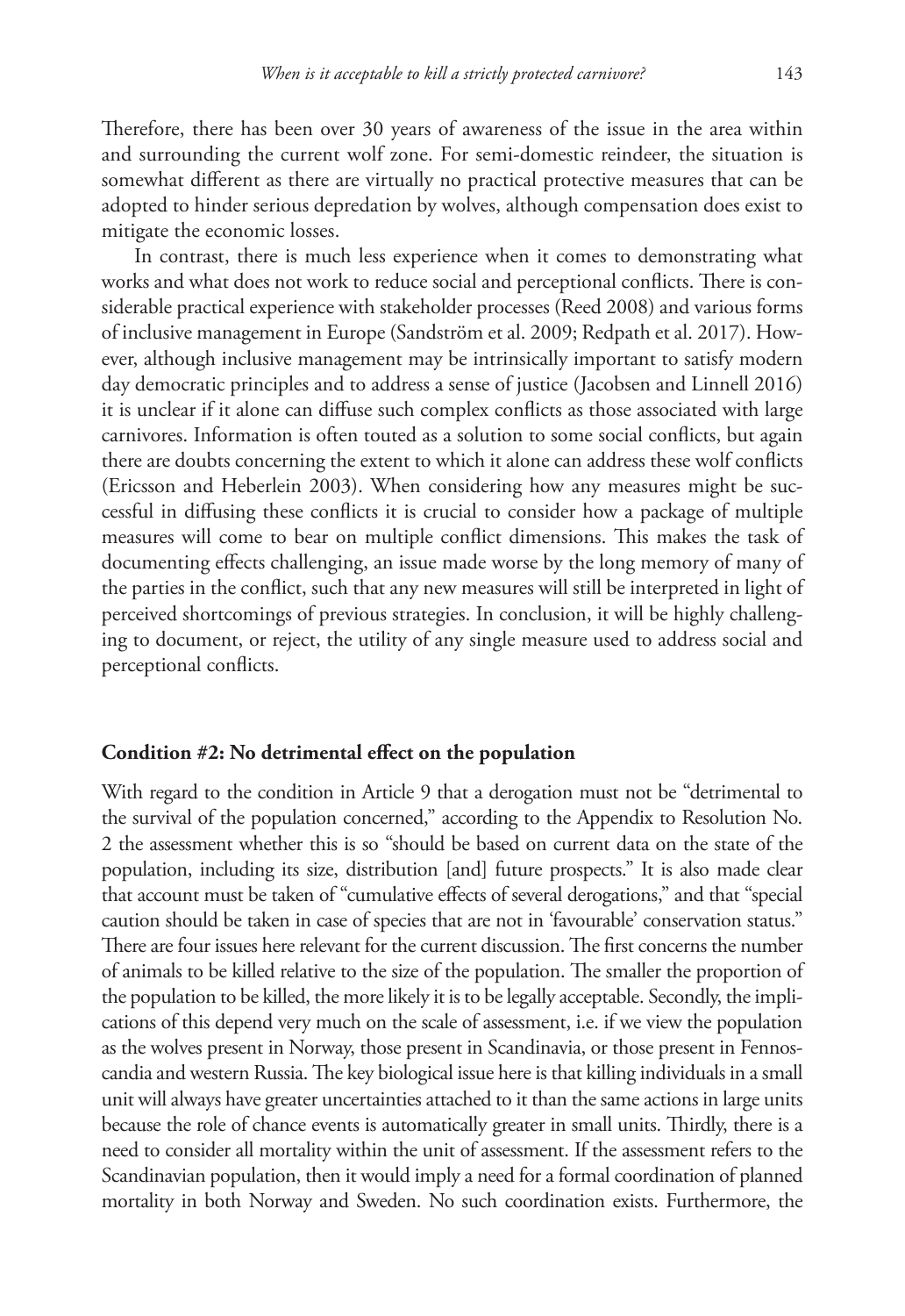Bern Convention's Standing Committee has recommended a set of guidelines on population level management of large carnivores (Linnell et al. 2008) to parties (Recommendation No. 137 (2008)) where a central tenet is that the use of the transboundary population level as the benchmark for assessments in connection with Article 9 should only be considered when formal management plans exist at the transboundary population level (Trouwborst et al. 2017a and 2017b). Finally, irrespective of the scale of assessments, all parties to the Convention have individual responsibilities towards species conservation and cannot outsource these to other countries (Trouwborst et al. 2017b). In the current Norwegian context with its small population, the condition of no detrimental effect is evidently a high hurdle.

#### **Serious damage**

Insofar as the purpose of a derogation is "to prevent serious damage", the interpretive guidance in the Appendix to Resolution No. 2 provides the following:

"If 'damage' is taken to mean prejudice sustained by a person as a result of damage caused to those items of property that are listed in Article 9, paragraph 1, second subparagraph, and it seems legitimate to do so, then the adjective 'serious' must be evaluated in terms of the intensity and duration of the prejudicial action, the direct or indirect links between that action and the results, and the scale of the destruction or deterioration committed. 'Serious' does not, of course, necessarily mean that the damage was widespread: in some cases the item of property affected may cover only a limited geographical area (for example, a region), or even a particular farm or group of farms. However, the exceptions should be proportional to the damage suffered: the fact that an isolated farm sustains damage would not appear to justify the capture or killing of a species over a very wide area, unless there is evidence that the damage could extend to other areas. It is not required that the damage be already present. Rather, it is sufficient if serious damage in all likelihood will occur."

The exception is limited to property, which in a Norwegian context would automatically include livestock, semi-domestic reindeer, dogs, beehives etc. The extent to which it can be extended to game populations has frequently been raised in policy debates and there is still some perceived uncertainty, as it depends if one refers to the game itself (not property) or the hunting rights (linked to property rights).

#### **Overriding public interest**

Regarding the meaning of the term "overriding public interest", it would seem on the one hand that the Norwegian authorities have quite some discretion to determine themselves what they consider the term to cover. As Bowman et al. (2010: 318) put it, "the phrase 'other overriding public interests' appears to give the parties a disturbingly wide margin of discretion." On the other hand, invoking this clause is certainly not a purely *pro forma*  matter either, and indeed the Appendix to Resolution No. 2 considers the interpretation of the words "overriding public interest" to constitute "a very difficult problem". Nor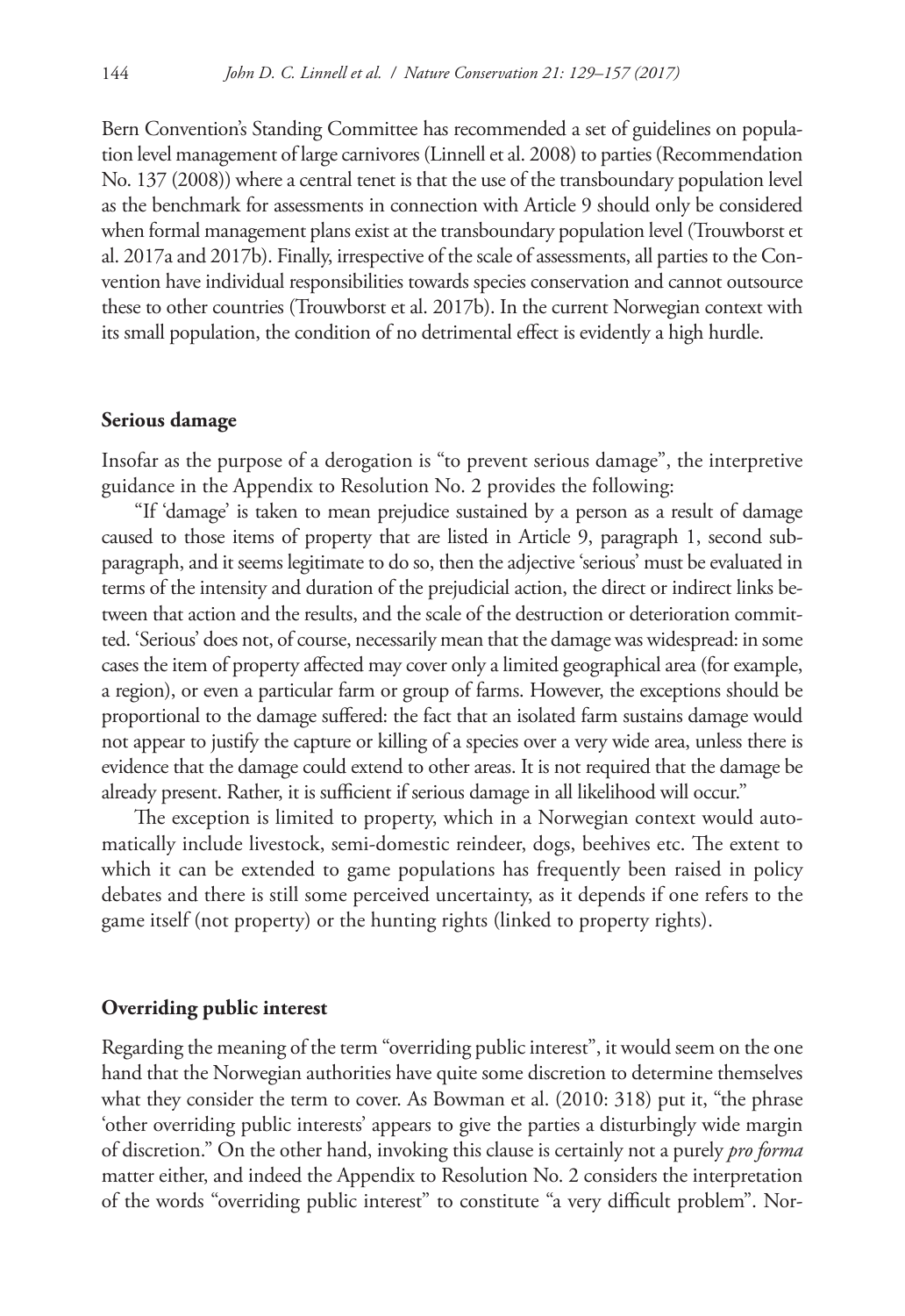way would be expected, when invoking it, to muster an adequate measure of concrete justification of the "public" and "overriding" nature of the issue. The latter term requires argumentation that the conflict reduction interest in which wolves are to be culled "overrides" the conservation utility of upholding the prohibition on killing them – a determination to be made in good faith and in light of the Bern Convention's objectives. The Appendix to Resolution No. 2 takes the position that if push comes to shove it is up to the Standing Committee to determine whether an interest advanced by a certain party as an "overriding public interest" must indeed be considered to qualify as such, and that "in the event of difficulties" (i.e., disagreement between parties in this regard), the matter could be referred under Article 18 to an arbitral tribunal for definitive settlement. In light of the above, it would seem that protecting the aforementioned rural interests could in theory be construed as a matter of "overriding public interest" – especially in light of the fact that Norway has an active rural policy enshrined in policy and legislation. However, any explanation furnished by the Norwegian authorities must be persuasive. Whether killing wolves is then the best or only viable means to serve such supposed overriding rural interests will be the subject of the alternatives test discussed above.

#### **Public safety**

The Explanatory Report clarifies that killing individual large carnivores should not be problematic in situations where public safety is at real and imminent risk. The Explanatory Report, para. 39 states that "there might be emergency cases where exceptions would have to be made without all conditions [of Article 9] having been fulfilled (e.g. the abatement of rabies)". Furthermore, paragraph 31 states that the prohibitions of Article 6(a)-(c) do not apply in situations of self-defence: "It was not thought necessary to specify explicitly that the provisions under a, b and c would not apply in case of self-defence".

#### **Judicious use**

Regarding the 'judicious use' clause from Article 9 ("to permit, under strictly supervised conditions, [etc]"), the accompanying conditions are procedural rather than substantive in the sense that, as the Appendix to Resolution No. 2 states, this ground may be invoked by a contracting party "for any reason which to it seems valid (for instance, hunting, recreation, etc)," although the party should "ensure that such reason is clearly identified." The Appendix also states that a derogation based on the judicious use clause "should be temporary but may be renewed from time to time." Generally, the scope this clause offers for justifying wolf culling appears to be tightly related to the overall number of wolves in Norway, as the overall status and trend of the wolf population would heavily influence the interpretation of what is "judicious" and what are "small numbers". As the Appendix to Resolution No. 2 puts it, "the expression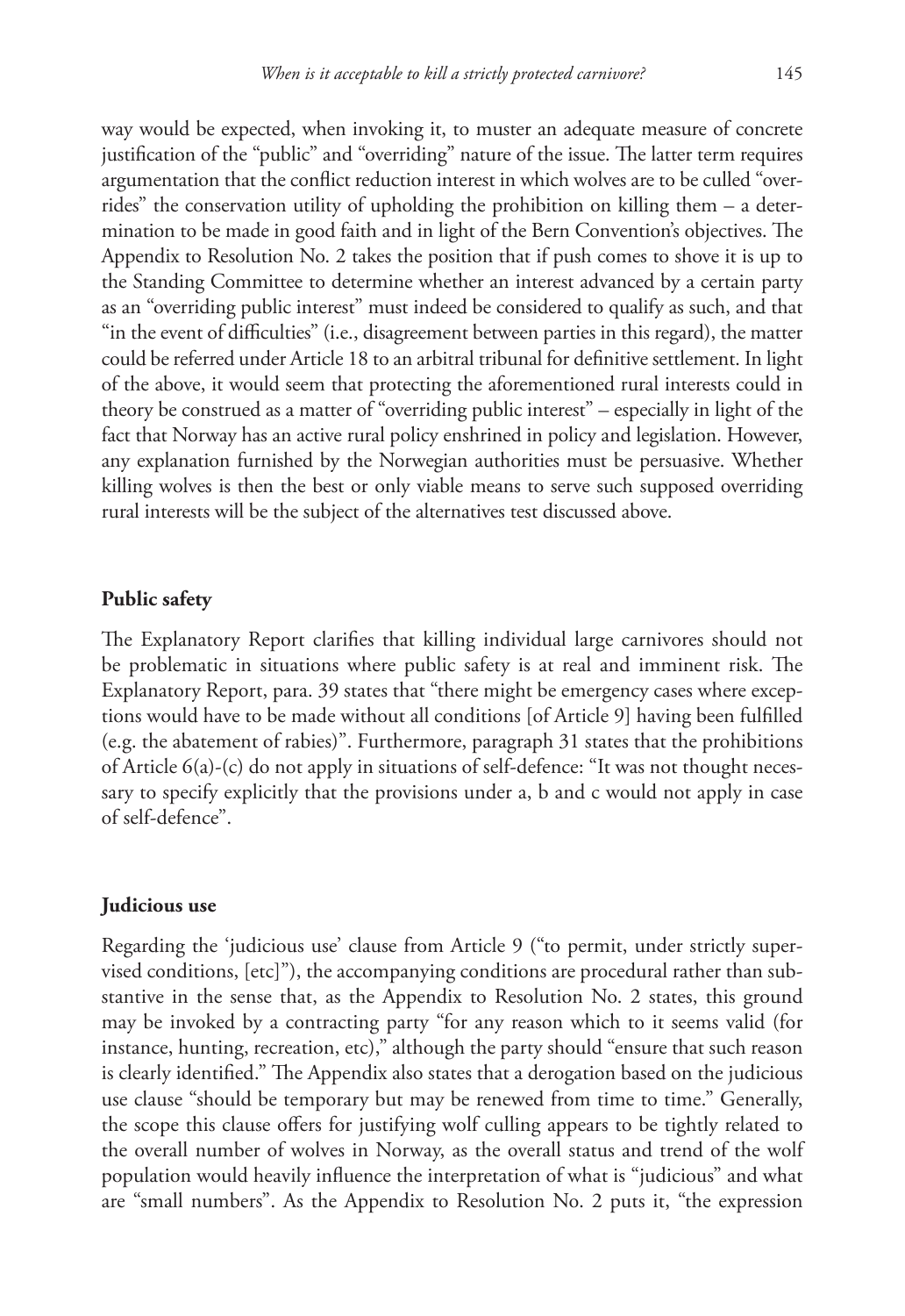'small numbers' should thus be construed in the light of the state of the conservation of the population." To illustrate, killing 20 out of a total of 60 wolves would hardly qualify as "small numbers", but killing the same 20 wolves out of a total population of 2000 wolves may very well do. Thus, in Norway, the current small wolf population and minimalist population target would seem to preclude a meaningful role for the judicious use clause in the foreseeable future.

It should be noted, moreover, that according to the interpretive guidance in the Appendix to Resolution No. 2, the wording "under strictly supervised conditions" should be understood to mean that "the authority granting the exception must possess the necessary means for checking on such exceptions either beforehand (e.g., a system of individual authorisations) or afterwards (e.g., effective on-the-spot supervision), or also combining the two possibilities." In addition, the expression "to a limited extent" suggests, again in the words of the Appendix, that the authorized measures should be "limited in both space and time."

Norway, together with Sweden, has invested in what are probably the world's most intensive monitoring programs for large carnivores (<http://www.rovdata.no>). When it concerns wolves, this includes annual counts of numbers of packs and reproductions, an overview of the location of non-breeding, but territorial, pairs, and an assessment of genetic identity that for most individuals extends to knowledge of their full pedigree and inbreeding coefficients (e.g. Bensch et al. 2006). Effective wildlife management institutions are in place to set and monitor quotas as well as regulate the number of hunters allowed to engage in lethal control and hunting. Although the meaning of "selective basis" seems to mainly apply to ensuring that only the right species is killed (Shine 2010), the management institutions in place have no problem in focusing the killing of wolves on specific packs and regions. There are no obvious reasons why this form of controlled hunting could not be done by rural hunters as opposed to state agents, and indeed most of the proposed benefits of hunting will only be achieved by allowing rural hunters to conduct the activity.

Interestingly, Norway did not include this judicious use clause (Bern Article 9.1.v) in its 2009 Nature Diversity Act which otherwise included the other clauses. An attempt to modify the Nature Diversity Act accordingly in spring 2017 failed. However, our discussion of this clause is still important in case of future changes to the law, and for the more general value of this discussion for other Bern Convention countries.

## **Ending suffering**

According to the Explanatory Report, para. 39: "It was considered that the taking or killing of protected fauna for humane or humanitarian reasons was an accepted practice that did not require a specific provision in the Convention." This would presumably apply to a wolf badly injured through accidental collision with a vehicle, for example. This is also supported by paragraph 4 "Duty to help" of Norway's Animal Welfare Act of 2009.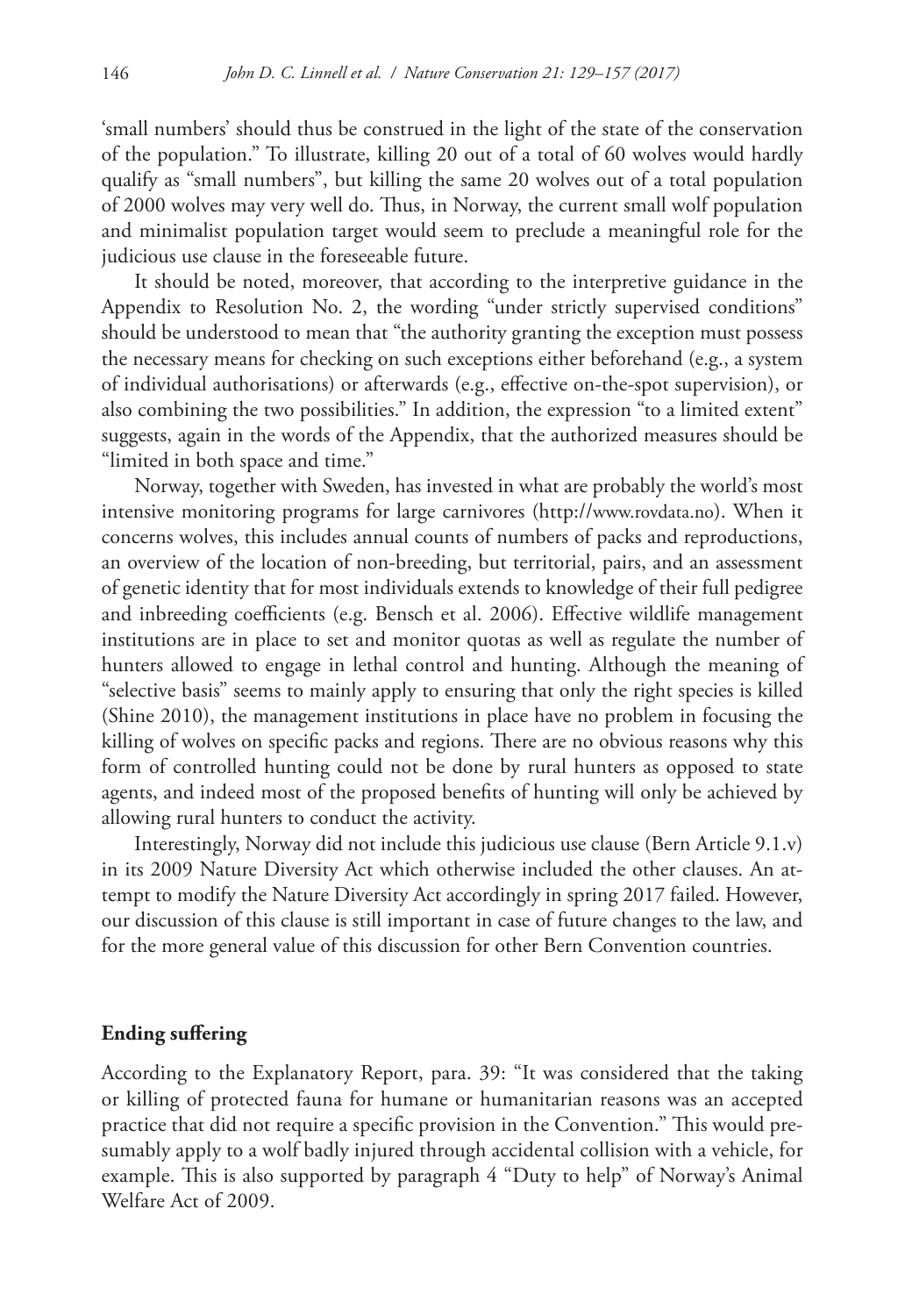## **Guidance from the Habitats Directive**

Substantively, the Habitats Directive has copied the structure of the Bern Convention. In both instruments the wolf is listed as a strictly protected species and is protected in a similar way (although many countries also registered exceptions for wolves). As in the Bern Convention, the system of strict protection must include the prohibition of the "deliberate capture or killing of these species" (Habitats Directive, Article 12). Also comparable to the Convention, exceptions to this strict protection regime may be justified when one of the five grounds occurs, when there is "no satisfactory alternative", and such an exception would not be detrimental to the maintenance of the populations of the species concerned at a favorable conservation status in their natural range (Article 16.1).

The 2007 Finnish wolf case, in which the CJEU ruled on the compatibility of lethal control of wolves with their conservation, could be helpful when interpreting Norway's obligations under article 9 of the Bern Convention. The case concerned 22 Finnish hunting permits that allowed the killing of individual wolves in order to prevent serious damage to livestock and dogs. This ground for derogation is listed under article 16.1 of the Habitats Directive, and mirrors one of the grounds for derogation under the Bern Convention. The Commission brought an infraction action against Finland claiming that since (i) the conservation status of the wolf was not favourable in Finland, (ii) alternative approaches could be employed and (iii) hunting permits were issued without establishing that these particular wolves caused serious damage, the authorization to hunt wolves did not satisfy the conditions laid down in Article 16.1 of the Habitats Directive (Case C-342/05, Commission v Finland).

The Court reiterated that the favourable conservation status of the populations of the species concerned in their natural range is a necessary precondition for the derogations to be granted. Nevertheless, it held that the granting of such derogations remains possible by way of exception if they do not worsen the unfavourable conservation status of those populations or prevent their restoration at a favourable conservation status. Thus, if the killing of a limited number of wolves has no effect on the objective of maintaining the population at a favourable conservation status in its natural range, such killing may be allowed. In any event, such a decision has to be aimed at animals likely to cause damage, be based on an assessment of the effect of the killing on the maintenance at a favourable conservation status of the population, and should contain a clear and sufficient statement of reasons as to the absence of a satisfactory alternative.

Regarding the complaint by the Commission that hunting permits were issued on a preventive basis or without any relationship with the particular wolves causing serious damage the CJEU observed that Article 16.1 of the Habitats Directive does not require serious damage to be sustained before derogating measures can be adopted. The Court, however, did not define what constitutes "serious damage" or to what extent wolf culling on a preventive basis is allowed (e.g. to improve social tolerance for species), but it did point out that there was little biological research available on the question of whether continued hunting keeps wolves wary of humans and thus helps to reduce damage. It concluded therefore that "in those circumstances, the Commission's complaint relat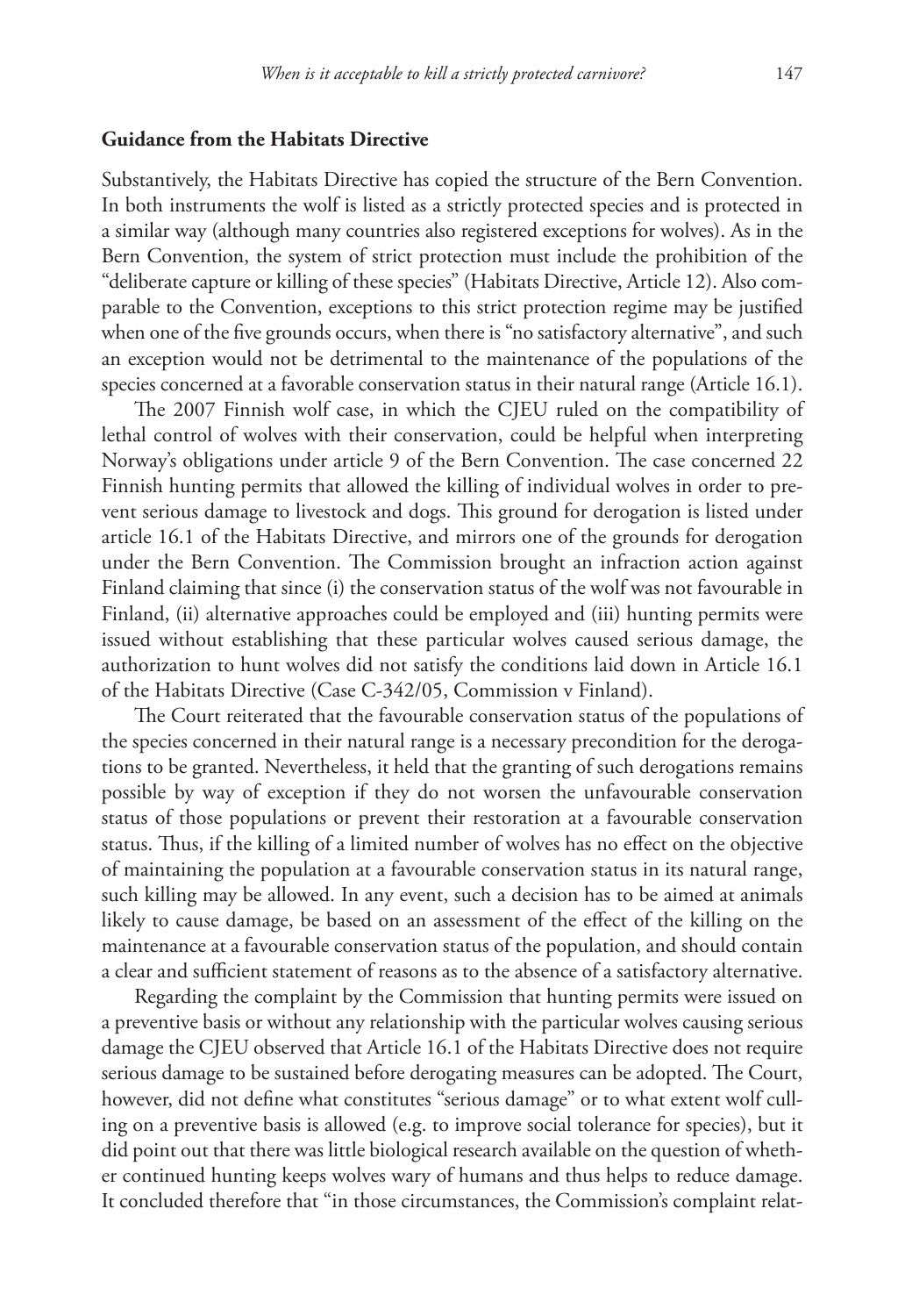ing to the fact that hunting permits are issued on a preventive basis must be upheld" (Case C-342/05). As the Court concluded, by authorising wolf hunting on a preventive basis, without it being established that the hunting is such as to prevent serious damage, Finland has failed to fulfill its obligations under the Directive (Epstein 2017).

#### **Conclusions**

#### **The Convention's objectives**

The sole overarching objective of the Bern Convention is nature conservation. The arena for conservation in which the Bern Convention was crafted to operate, however, is the entire multi-use and human-dominated of landscape of Europe, not just the protected areas. Besides ecological requirements, the Convention therefore also caters for the incorporation of economic and cultural requirements. As long as the paramount minimum requirements regarding species' conservation status are met, the Convention provides room for flexibility, exceptions, and necessary management actions.

Furthermore, our analysis confirms that the Bern Convention is intended to promote the conservation of wildlife populations rather than prevent the killing of individual animals *as such*. Avoiding the deliberate killing of animals was included as a context dependent measure to bring about these goals when needed. A problem is that there is an apparent lack of consistency concerning which countries opted for reservations for Appendix II designation of wolves and the present status of their wolf populations. Furthermore, the existing mechanism (Article 17) to permit the adjustment of Appendix designation in response to the success or failure of conservation measures over time has not been utilised very often, and the dozen occasions on which the appendices have been amended all involved the addition of new species. Considering that more than 37 years have passed since the Convention was drafted and the appendices drawn up it is not surprising that there are now some questions about the extent to which they match the conservation status of certain species on the ground, particularly where conservation status has markedly improved. It should be noted that this issue clearly does not apply to Norway and its critically endangered wolf population.

## **Proportionality**

In our view, the Convention provides for many options that allow for the killing of wolves (and other strictly protected species) for multiple legitimate reasons (Box 1). These can be interpreted as covering issues related to protecting property (like livestock), protecting human safety, and responding to a wide range of the other social conflicts associated with wolves. However, none of these allow deviation from the ob-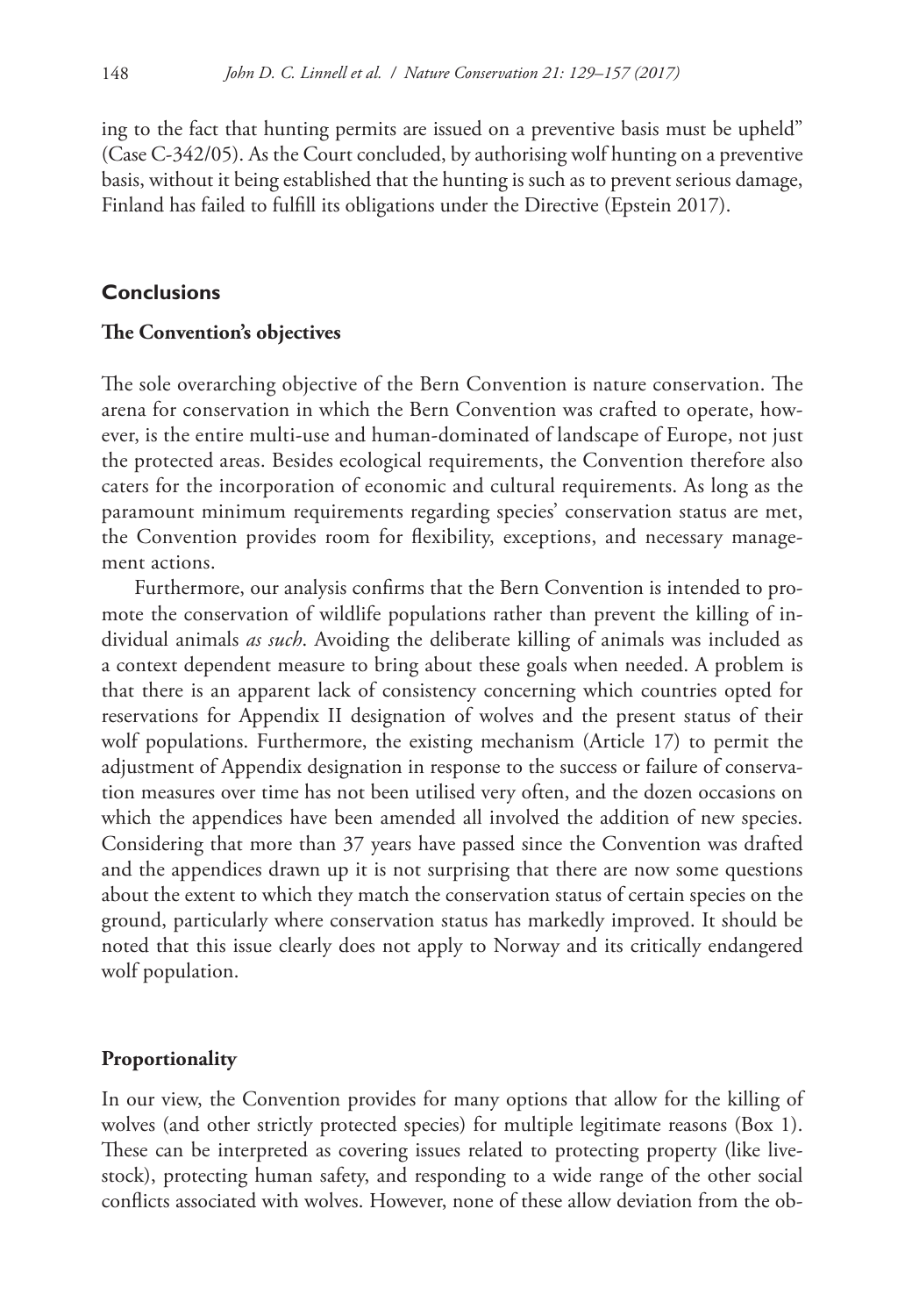#### **Box 1.** Evaluating different situations.

| Based on our exploration of the potential motivations to deviate from the prohibition on "deliberate killing" for<br>Appendix II species there are five broad scenarios under which exceptions are likely to be sought. Here we try to sum-<br>marise to what extent they are likely to be acceptable in terms of one (or more) of the reasons for derogating from strict<br>protection mentioned in Article 9.1 of the Bern Convention. The codes in parentheses refer to the clauses in Article<br>9.1, in decreasing order of applicability. It is important to note that in all cases there is also a need to verify and docu-<br>ment that no satisfactory alternatives exist, that the cumulative exceptions will not jeoparadise the population (Article<br>9), and that the overall conservation obligation (outlined in Article 2) is met.                                                                                                                                                    |
|--------------------------------------------------------------------------------------------------------------------------------------------------------------------------------------------------------------------------------------------------------------------------------------------------------------------------------------------------------------------------------------------------------------------------------------------------------------------------------------------------------------------------------------------------------------------------------------------------------------------------------------------------------------------------------------------------------------------------------------------------------------------------------------------------------------------------------------------------------------------------------------------------------------------------------------------------------------------------------------------------------|
| Scenario 1: Humanely ending the life of a large carnivore suffering from injury or disease from which it cannot<br>recover.<br>- Should be unproblematic (Explanatory Report).                                                                                                                                                                                                                                                                                                                                                                                                                                                                                                                                                                                                                                                                                                                                                                                                                         |
| Scenario 2: Responding to a specific individual carnivore's damage to property, such as livestock or beehives.<br>- Should be unproblematic if a specific problem individual or pack can be identified and if the level of damage<br>is serious and if best practice protective measures have been adequately utilized but proven ineffective (be-<br>cause no alternative livestock protection measures provide 100% protection, as some individual carnivores<br>inevitably find a way past them) (Article 9.1.ii).                                                                                                                                                                                                                                                                                                                                                                                                                                                                                  |
| Scenario 3: Responding to a specific individual carnivore's potentially dangerous behavior with respect to humans.<br>- Should be unproblematic if an individual (or social group) has attacked people, or has shown unquestionably<br>threatening behavior, or has a dangerous disease such as rabies (Explanatory Report and Article 9.1.iii).<br>- The challenge is to identify objective criteria to assess the potential risk from different behaviours in the absence<br>of direct attacks or unambiguous threats. The knowledge of risk factors associated with wolf behavior lags<br>far behind that for bears, requiring the development of guidelines based on best available knowledge. A<br>second requirement is to effectively link allowing killing of individuals to the reduction of risk.                                                                                                                                                                                            |
| Scenario 4: Lethal control to limit a population's growth and distribution, or slow its growth rate so as to permit time<br>for human adaptation (i.e., gradual adoption of alternative measures).<br>- Easier to argue for semi-domestic reindeer than for sheep because suitable alternatives exist for sheep, but not<br>for reindeer, and the cultural aspects of reindeer herding are more easily identified within legal frames. For<br>sheep husbandry, the question concerns over how wide an area, and how quickly, these alternative forms<br>of husbandry should be introduced. (Article 9.1.ii, 9.1.iii). This is also linked to the discussion of the level<br>of ambition of conservation goals (Trouwborst et al. 2017b).<br>- Can potentially be used to limit predator impact on wild game of importance to hunters (Article 9.1.ii, 9.1.iii)<br>if hunting is identified as an issue of overriding public interest or if game harvesting is included as a form<br>of property right. |
| Scenario 5: Permit a sustainable harvest of a population to reduce social conflicts and promote tolerance among rural<br>residents.<br>Not automatically acceptable, but could potentially be argued in relation to a broad set of arguments<br>linked to maintaining rural lifestyle and addressing social conflicts such as empowerment or recognition<br>of multiple values, as well as economic issues where losses occur. This would be especially true if it can be<br>shown that conflicts are related to carnivore population density which is certainly probable for conflicts                                                                                                                                                                                                                                                                                                                                                                                                                |

ligation to make a real commitment to the conservation of the species in question by ensuring a population level that "corresponds to [*inter alia*] ecological requirements," as demanded by Article 2 of the Convention (Trouwborst et al. 2015a, 2017b). Also, the requirement that alternatives to killing be identified – and, where available, used instead of killing – is paramount, as is the need to ensure that the cumulative effect of all actions does not jeopardize the survival of the population.

with hunting interests and with livestock in some cases (Article 9.1.v, 9.1.iii, 9.1.ii, 9.1.i).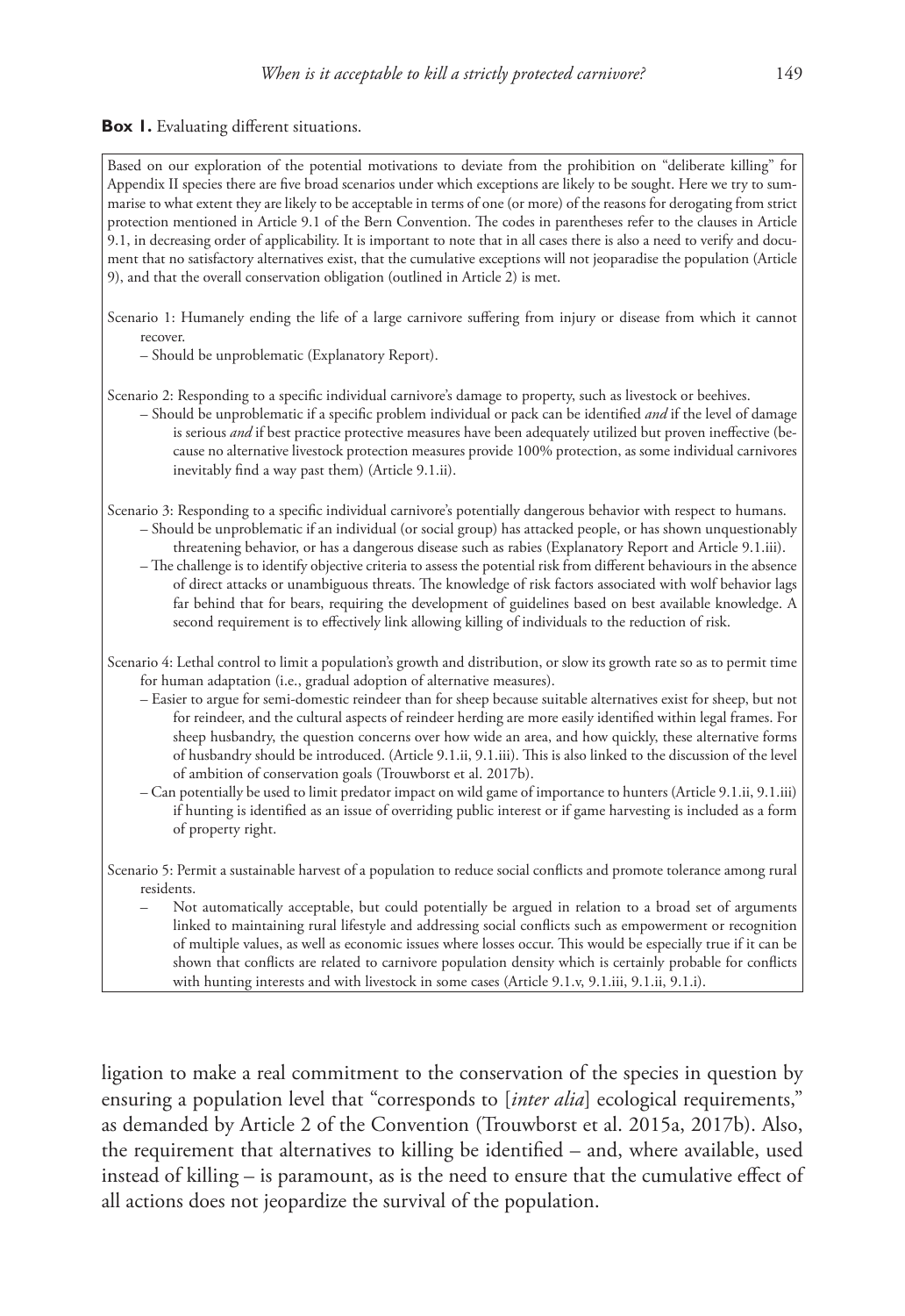There is also the clear need for a degree of proportionality. The numbers being killed, and the threshold below which animals cannot be killed must be seen in relation to both the degree of conflict and the size of the population. It would therefore be easier for Norway, for example, to justify a more liberal wolf killing policy if the wolf population were to have a more favourable conservation status. The larger the wolf population, the more management flexibility the Convention allows. Although the Convention does not directly state how many wolves a country needs to have at a minimum, it is unlikely that maintaining a population in a permanent state of "critically endangered" (its current status on national red lists) satisfies its obligations (Trouwborst et al. 2017b).

#### **The need to document reasoning and utility**

There is also an evident need to robustly and openly document the reasoning and utility behind granting exceptions (Box 1). The current Norwegian policy documents (Klima og Miljødepartement 2016) focus very heavily on killing wolves as a means of protecting livestock. However, at least for domestic sheep, this is the one conflict for which there are a whole suite of alternative measures that can be used to prevent conflict. Furthermore, at present the extent of conflicts with livestock within the existing wolf zone is also minimal (Strand 2016; Krange et al. 2016) such that this argumentation is only really relevant for areas outside the zone. In other words, if Norway is to justify a more liberal use of exceptions to kill wolves within the wolf zone it should make the arguments associated with considering other conflicts much more explicitly. This requires an open debate about to what extent it is viewed as principally acceptable to kill wolves to manage perceptions of conflict rather than the material and economic dimensions (e.g. Ericsson et al. 2004) of conflict, and the documentation of the potential utility of this approach. This, in turn, would require a formal acceptance of the legitimacy of invoking the reduction of perceptional and social conflicts as grounds for exceptions (Linnell 2013). This question has both legal (with respect to national and international instruments) and social (public opinion within Norway) dimensions. It is of interest that the Swedish Supreme Administrative Court ruled in favour of recognizing these issues with respect to interpretation of derogations under the Habitats Directive (judgement on  $30<sup>th</sup>$  December 2016, cases 2406–2408-16 / 2628–2630-16).

#### **Which public?**

These other conflicts are much less associated with economic losses and more linked to perceptions, being based on the idea of "tolerance hunting" (Epstein 2017). While the motivation for this has been well documented among many rural stakeholders it is likely to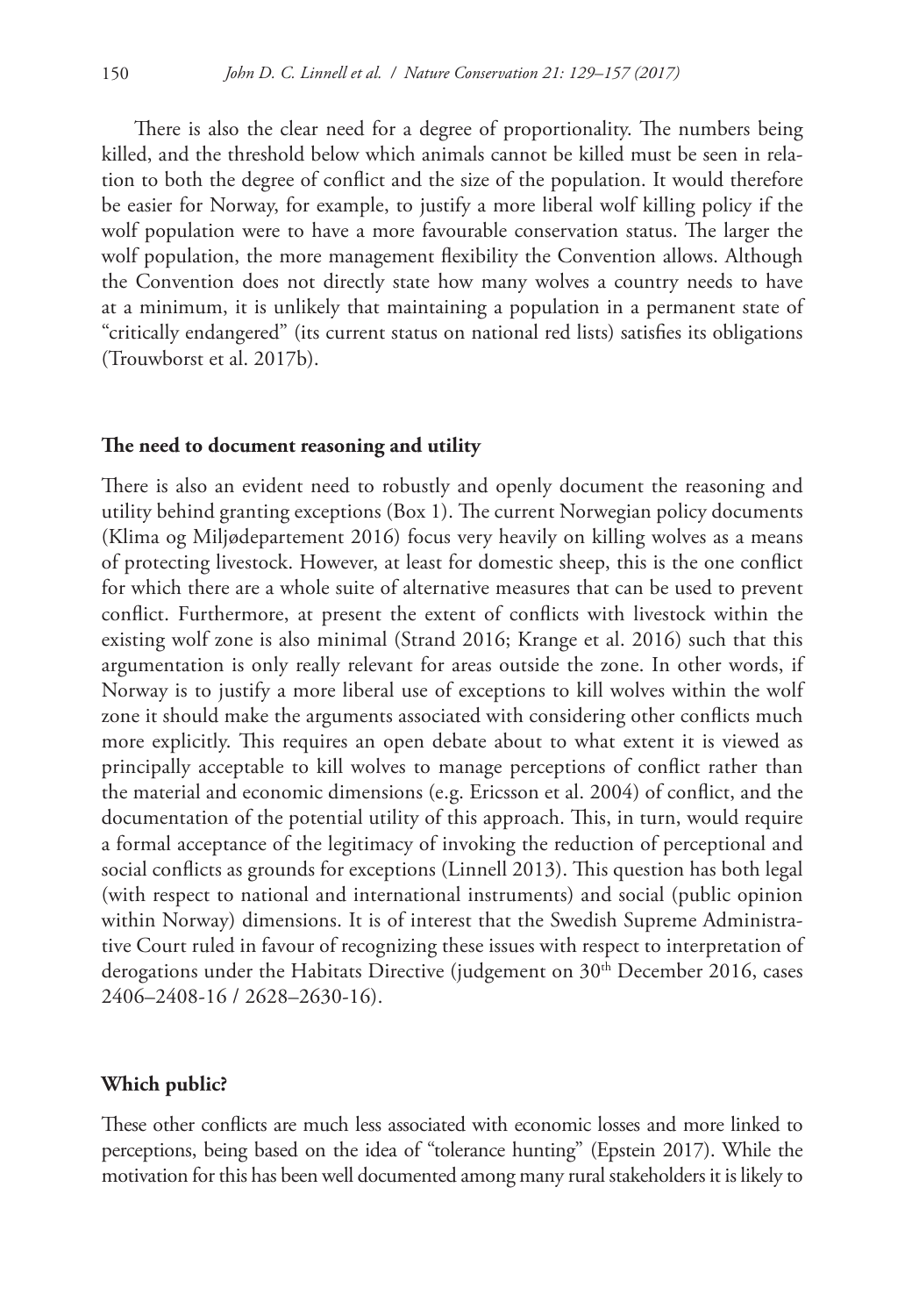be highly controversial with other sectors of society. It is well known that public tolerance for hunting is linked to the motivations for hunting (Kaltenborn and Brainerd 2016). For example, hunting for meat is often more tolerated than hunting for trophies. Hunting for tolerance is likely to be especially controversial. This implies that it becomes a question of which public interests should be prioritized? Those of certain rural stakeholders or those of a wider society (both rural and urban)? This has been a central part of ongoing controversies in North American wolf management (Treves et al. 2017; Vucetich et al. 2017) and has also become apparent in Norway in recent months. It is, however, important to not confound the desire to kill wolves with an automatic anti-wolf stance (Kaltenborn et al. 2013a.b). Here we note, but do not ourselves address, the ongoing and as yet undecided debate over the compatibility of tolerance hunting with the derogation clause in Article 16 of the Habitats Directive. Whereas the Swedish Supreme Administrative Court, in the aforementioned ruling, accepted hunting as a legally viable option to increase social tolerance of wolves, Epstein (2017) has pointed out that in the absence of clear evidence that allowing hunting indeed delivers wolf conservation results, the CJEU is likely to "interpret the Habitats Directive to prohibit tolerance hunting." Given the Court's prior case law Epstein's prediction may well be correct, but for present purposes we recall that the interpretation of the Bern Convention is not directly affected by this EU case law.

While there are many good arguments for being responsive to the concerns of rural stakeholders who are being asked to share their properties, neighbourhoods, and landscapes with wolves (Redpath et al. 2017) it is essential that management explicitly addresses the question of how they are balancing the concerns of the different publics within the intentions, constraints and obligations imposed by the Convention. The current Norwegian policy, which aims to have high rates of wolf killing and minimal population goals, can hardly be viewed as a reasonable attempt at balancing these interests, and certainly not as living up to the country's obligations under the Bern Convention. As the conflict is presently playing out it is becoming increasingly clear that the main limitation to the flexibility of Norway's wolf management is not with the Convention's strict protection designation, but with the polarized domestic public opinion concerning the moral acceptability of different motivations for killing wolves, and especially with parliament's attempts to set minimal population goals that do not conform to the requirements of Article 2 of the Convention (Trouwborst et al. 2017b).

#### **Strict on goals, flexible on means**

Overall, for Bern Convention parties in general and for Norway in particular, the aggregate outcome of our current analysis and our prior analysis of Article 2 (Trouwborst et al. 2017b) underscores that being ambitious and strict on population targets and flexible and pragmatic on the way to achieve them may well be the best way forward for large carnivore conservation and management in the human-dominated landscapes of Europe.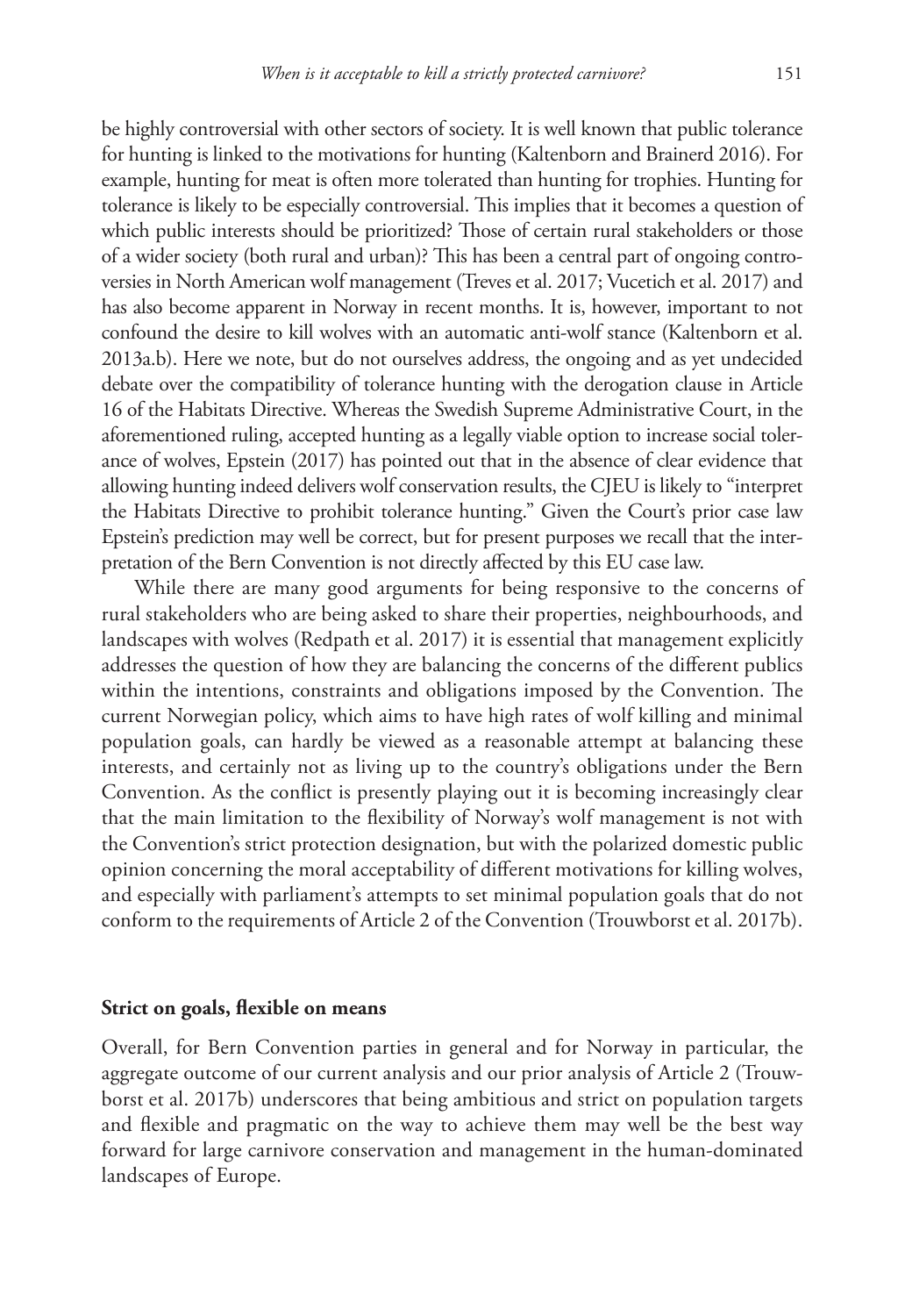## **Acknowledgements**

JDCL was funded by the Research Council of Norway (grant 251112). AT and FMF were funded by the Netherlands Organization for Scientific Research (NWO), as part of the project *Ius Carnivoris* (project no. 452-13-014, [www.tilburguniversity.](http://www.tilburguniversity.edu/iuscarnivoris) [edu/iuscarnivoris](http://www.tilburguniversity.edu/iuscarnivoris)).

## **References**

- Andersen R, Linnell JDC, Hustad H, Brainerd S (2004) Large carnivores and human communities: a guide to coexistence in the 21st century. Norwegian Institute for Nature Research Temahefte 25: 1–48.
- Andersen R, Linnell JDC, Solberg EJ (2006) The future role of large carnivores on terrestrial trophic interactions: the northern temperate view. In: Danell K, Bergström R, Duncan P, Pastor J (Eds) Large herbivore ecology, ecosystem dynamics and conservation. Cambridge University Press, Cambridge, 413–448.<https://doi.org/10.1017/CBO9780511617461.016>
- Bautista C, Naves J, Revilla E, Fernández N, Albrecht J, Scharf AK, Rigg R, Karamanlidis AA, Jerina K, Huber D, Palazón S, Kont R, Ciucci P, Groff C, Dutsov A, Seijas J, Quenette PY, Olszańska A, Shkvyria M, Adamec M, Ozolins J, Jonozovič M, Selva N (2017) Patterns and correlates of claims for brown bear damage on a continental scale. Journal of Applied Ecology 54: 282–292. <https://doi.org/10.1111/1365-2664.12708>
- Bensch S, Andrén H, Hansson B, Pedersen HC, Sand H, Sejberg D, Wabakken P, Åkersson M, Liberg O (2006) Selection for heterozygosity gives hope to a wild population of inbred wolves. Plos One 1: e72. <https://doi.org/10.1371/journal.pone.0000072>
- Bisi J, Kurki S, Svensberg M, Liukkonen T (2007) Human dimensions of wolf (Canis lupus) conflicts in Finland. European Journal of Wildlife Research 53: 304–314. [https://doi.](https://doi.org/10.1007/s10344-007-0092-4) [org/10.1007/s10344-007-0092-4](https://doi.org/10.1007/s10344-007-0092-4)
- Boitani L, Linnell JDC (2015) Bring large mammals back: large carnivores in Europe. In: Pereira HM, Navarro LM (Eds) Rewilding European Landscapes. Springer, Berlin, 67–84.
- Borg BL, Arthur SM, Bromen NA, Cassidy KA, McIntyre R, Smith DW, Prugh LR (2016) Implications of Harvest on the Boundaries of Protected Areas for Large Carnivore Viewing Opportunities. Plos One 11. <https://doi.org/10.1371/journal.pone.0153808>
- Bowman M, Davies P, Redgwell C (2010) Lyster's International Wildlife Law, 2nd ed. Cambridge University Press, Cambridge. <https://doi.org/10.1017/CBO9780511975301>
- Breitenmoser U, Angst C, Landry JM, Breitenmoser-Würsten C, Linnell JDC, Weber JM (2005) Non-lethal techniques for reducing depredation. In: Woodroffe R, Thirgood S, Rabinowitz A (Eds) People and wildlife: conflict or coexistence? Cambridge University Press, Cambridge, 49–71. <https://doi.org/10.1017/CBO9780511614774.005>
- Butler JRA, Linnell JDC, Morrant D, Athreya V, Lescureux N, McKeown A (2014) Dog eat dog, cat eat dog: social-ecological dimensions and implications of dog predation by wild carnivores. In: Gompper M (Ed.) Free-ranging dogs and wildlife conservation. Oxford University Press, Oxford, 117–143.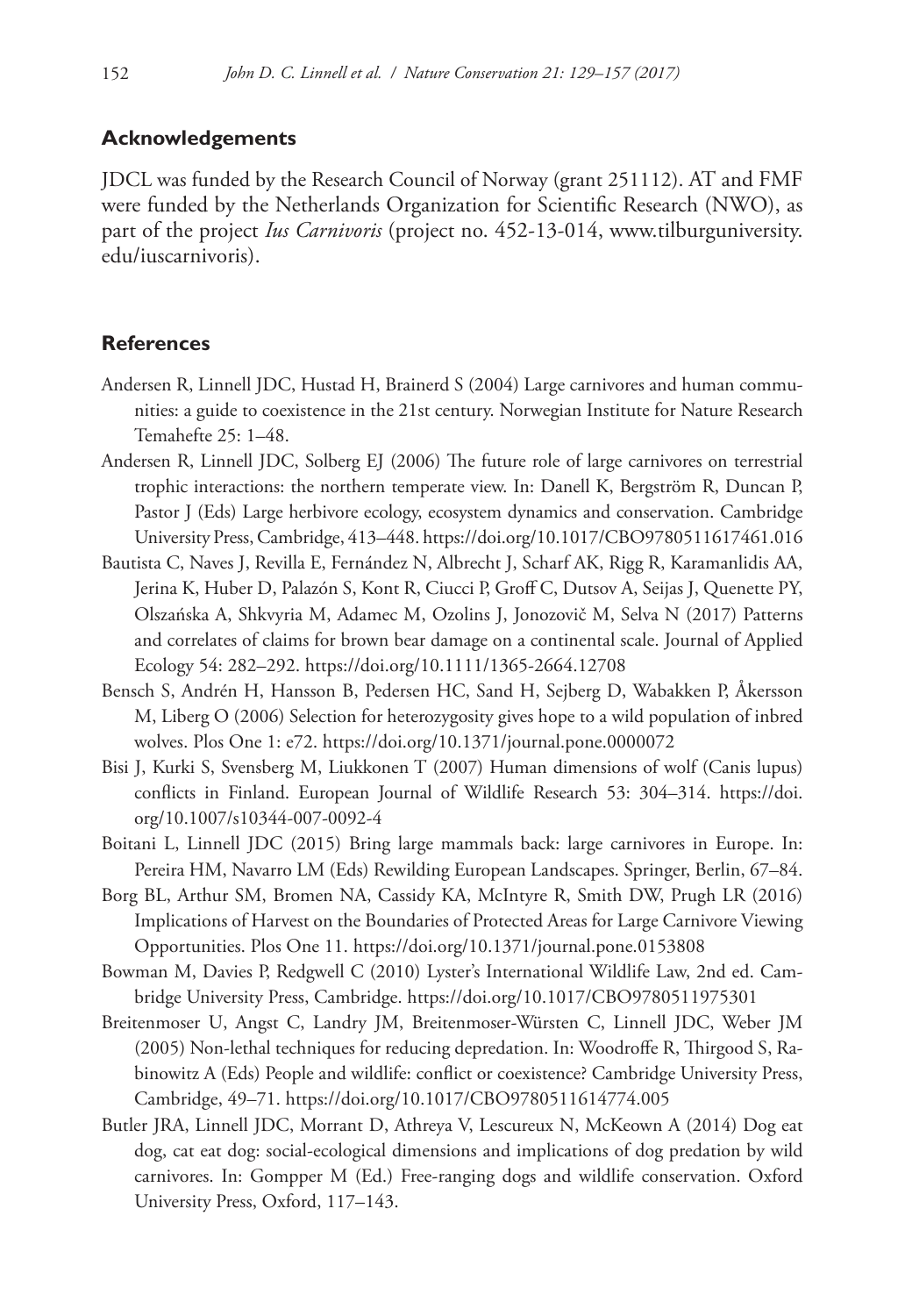- Carter NH, Linnell JDC (2016) Co-adaptation is key to coexisting with large carnivores. Trends in Ecology and Evolution 31: 575–578.<https://doi.org/10.1016/j.tree.2016.05.006>
- Chan KMA, Balvanera P, Benessaiah K, Chapman M, Diaz S, Gomez-Baggethun E, Gould R, Hannahs N, Jax K, Klain S, Luck GW, Martin-Lopez B, Muraca B, Norton B, Ott K, Pascual U, Satterfield T, Tadaki M, Taggart J, Turner N (2016) Why protect nature? Rethinking values and the environment. Proceedings of the National Academy of Sciences of the United States of America 113: 1462–1465. <https://doi.org/10.1073/pnas.1525002113>
- Chapron G, Kaczensky P, Linnell JDC, von Arx M, Huber D, Andrén H, López-Bao JV, Adamec M, Álvares F, Anders O, Balčiauskas L, Balys V, Bedő P, Bego F, Blanco JC, Breitenmoser U, Brøseth H, Bufka L, Bunikyte R, Ciucci P, Dutsov A, Engleder T, Fuxjäger C, Groff C, Holmala K, Hoxha B, Iliopoulos Y, Ionescu O, Jeremić J, Jerina K, Kluth G, Knauer F, Kojola I, Kos I, Krofel M, Kubala J, Kunovac S, Kusak J, Kutal M, Liberg O, Majić A, Männil P, Manz R, Marboutin E, Marucco F, Melovski D, Mersini K, Mertzanis Y, Mysłajek RW, Nowak S, Odden J, Ozolins J, Palomero G, Paunović M, Persson J, Potočnik H, Quenette P-Y, Rauer G, Reinhardt I, Rigg R, Ryser A, Salvatori V, Skrbinšek T, Stojanov A, Swenson JE, Szemethy L, Trajçe A, Tsingarska-Sedefcheva E, Váňa M, Veeroja R, Wabakken P, Wölfl M, Wölfl S, Zimmermann F, Zlatanova D, Boitani L (2014) Recovery of large carnivores in Europe's modern human-dominated landscapes. Science 346: 1517–1519.<https://doi.org/10.1126/science.1257553>
- Chapron G, Treves A (2016) Blood does not buy goodwill: allowing culling increases poaching of a large carnivore. Proceedings of the Royal Society B-Biological Sciences 283. [https://](https://doi.org/10.1098/rspb.2015.2939) [doi.org/10.1098/rspb.2015.2939](https://doi.org/10.1098/rspb.2015.2939)
- Cromsigt J, Kuijper DPJ, Adam M, Beschta RL, Churski M, Eycott A, Kerley GIH, Mysterud A, Schmidt K, West K (2013) Hunting for fear: innovating management of human-wildlife conflicts. Journal of Applied Ecology 50: 544–549. [https://doi.org/10.1111/1365-](https://doi.org/10.1111/1365-2664.12076) [2664.12076](https://doi.org/10.1111/1365-2664.12076)
- Darpö J, Epstein Y (2015) Under fire from all directions: Swedish wolf management hunting scrutinized by Brussels and at home. In: Born C et al. (Eds) The Habitats Directive in its EU environmental law context. Routledge, London, 348–372.
- Eklund A et al. (2017) Limited evidence on the effectiveness of interventions to reduce livestock predation by large carnivores. Scientific Reports 7: 2097. [https://doi.org/10.1038/](https://doi.org/10.1038/s41598-017-02323-w) [s41598-017-02323-w](https://doi.org/10.1038/s41598-017-02323-w)
- Epstein Y (2014) The Habitats Directive and Bern Convention: synergy and dysfunction in public international and EU law. Georgetown International Environmental Law Review 26: 139–173.
- Epstein Y (2017) Killing wolves to save them? Legal responses to "tolerance" hunting in the European Union and United States. Review of European Community and International Environmental Law 26: in press. <https://doi.org/10.1111/reel.12188>
- Ericsson G, Heberlein TA (2003) Attitudes of hunters, locals, and the general public in Sweden now that the wolves are back. Biological Conservation 111: 149–159. [https://doi.](https://doi.org/10.1016/S0006-3207(02)00258-6) [org/10.1016/S0006-3207\(02\)00258-6](https://doi.org/10.1016/S0006-3207(02)00258-6)
- Ericsson G, Heberlein TA, Karlsson J, Bjärvall A, Lundvall A (2004) Support for hunting as a means of wolf Canis lupus population control in Sweden. Wildlife Biology 10: 260–276.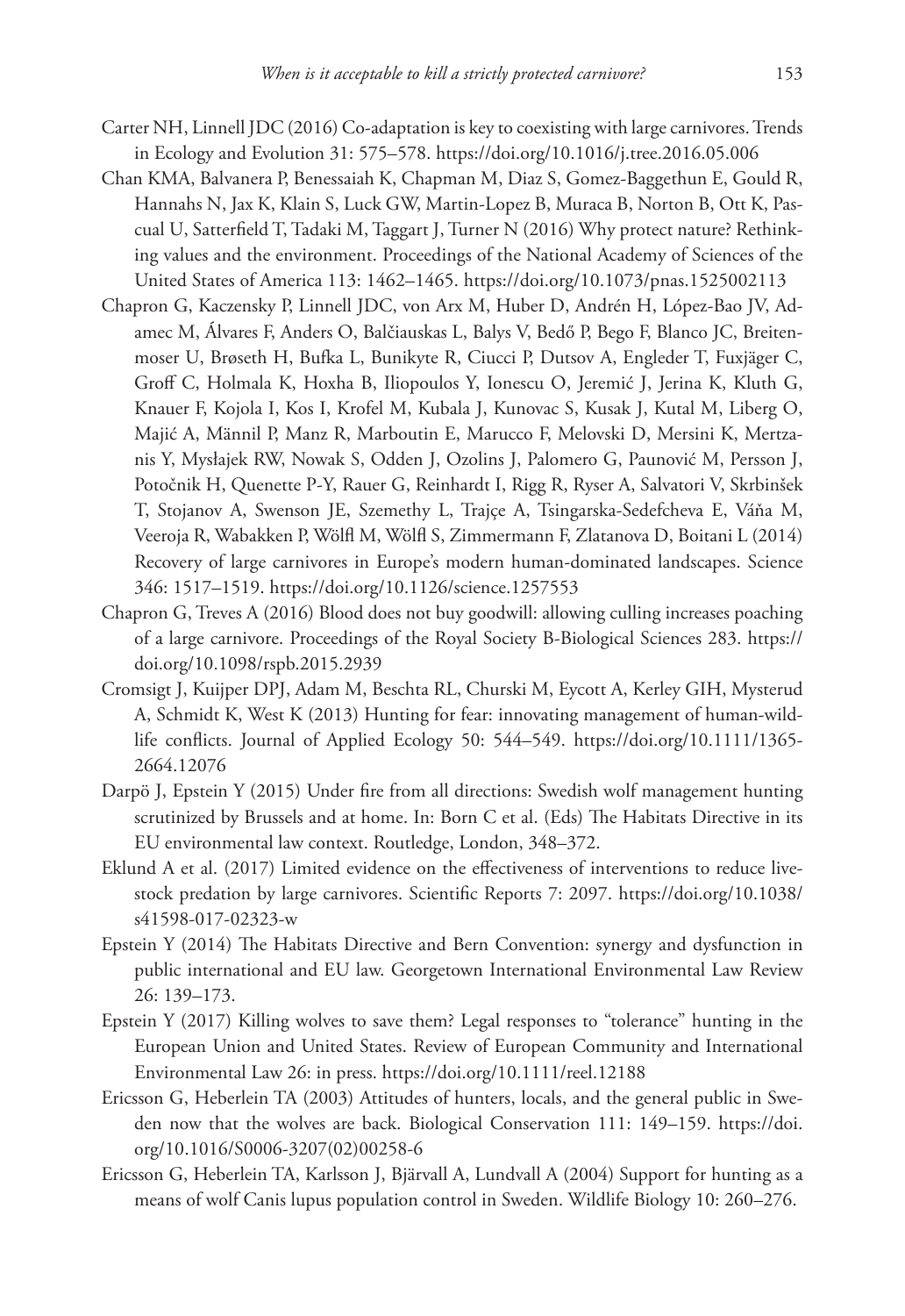- Fischer A, Sandström C, Delibes-Mateos M, Arroyo B, Tadie D, Randall D, Hailu F, Lowassa A, Msuha M, Kereži V, Reljić S, Linnell J, Majić A (2013) On the multifunctionality of hunting – an institutional analysis of eight cases from Europe and Africa. Journal of Environmental Planning and Management 56: 531–552. [https://doi.org/10.1080/09640568.](https://doi.org/10.1080/09640568.2012.689615) [2012.689615](https://doi.org/10.1080/09640568.2012.689615)
- Fleurke FM, Trouwborst A (2014) European regional approaches to the transboundary conservation of biodiversity: the Bern Convention and the EU Birds and Habitats Directives. In: Kotze L, Marauhn T (Eds) Transboundary governance of biodiversity. Martinus Nijhoff Publishers, Leiden/Boston, 128–162.
- Herfindal I, Linnell JDC, Moa PF, Odden J, Austmo LB, Andersen R (2005) Does recreational hunting of lynx reduce depredation losses of domestic sheep. Journal of Wildlife Management 69: 1034–1042. [https://doi.org/10.2193/0022-541X\(2005\)069\[1034:DRHOLR\]2.0.CO;2](https://doi.org/10.2193/0022-541X(2005)069%5B1034:DRHOLR%5D2.0.CO;2)
- Hiedanpaa J (2013) Institutional Misfits: Law and Habits in Finnish Wolf Policy. Ecology and Society 18. <https://doi.org/10.5751/es-05302-180124>
- Hiedanpaa J, Bromley DW (2013) The Stakeholder Game: Pleadings and Reasons in Environmental Policy. Journal of Speculative Philosophy 27: 425–441. [https://doi.org/10.5325/](https://doi.org/10.5325/jspecphil.27.4.0425) [jspecphil.27.4.0425](https://doi.org/10.5325/jspecphil.27.4.0425)
- Hiedanpää J, Bromley DW (2011) The harmonization game: reasons and rules in European biodiversity policy. Environmental Policy and Governance 21: 99–111. [https://doi.](https://doi.org/10.1002/eet.561) [org/10.1002/eet.561](https://doi.org/10.1002/eet.561)
- Huber J, Von Arx M, Bürki R, Manz R, Breitenmoser U (2016) Wolves living in proximity to humans. KORA Bericht Nr 76: 1–19.<https://doi.org/10.1016/j.biocon.2016.08.041>
- Jacobsen KS, Linnell JDC (2016) Perceptions of environmental justice and the conflict surrounding large carnivore management in Norway - Implications for conflict management. Biological Conservation 203: 197–206.<https://doi.org/10.1016/j.biocon.2016.08.041>
- Kaltenborn B, Brainerd SM (2016) Can poaching inadvertently contribute to increased public acceptance of wolves in Scandinavia. European Journal of Wildlife Research 62: 179–188. <https://doi.org/10.1007/s10344-016-0991-3>
- Kaltenborn BP, Andersen O, Linnell JDC (2013a) Predators, stewards, or sportsmen how do Norwegian hunters perceive their role in carnivore management? International Journal of Biodiversity Science, Ecosystem Services and Management 9: 239–248.
- Kaltenborn BP, Andersen O, Linnell JDC (2013b) Is hunting large carnivores different from hunting ungulates? Some judgments made by Norwegian hunters. Journal for Nature Conservation 21: 326–333. <https://doi.org/10.1016/j.jnc.2013.05.004>
- Klima og Miljødepartement (2016) Ulv i norsk natur: bestandsmål for ulv og ulvesone. Klima og Miljødepartement, Oslo, Norway, 132 pp.
- Knott EJ, Bunnefeld N, Huber D, Reljic S, Kereži V, Milner-Gulland EJ (2014) The potential impacts of changes in bear hunting policy for hunting organisations in Croatia. European Journal of Wildlife Research 60: 85–97. <https://doi.org/10.1007/s10344-013-0754-3>
- Kojola I, Ronkainen S, Hakala A, Heikkinen S, Kokko S (2004) Interactions between wolves Canis lupus and dogs C. familiaris in Finland. Wildlife Biology 10: 101–106.
- Krange O, Odden J, Skogen K, Linnell JDC, Stokland HB, Vang S, Mattisson J (2016) Evaluering av regional rovviltforvaltning. NINA Rapport 1268, 194 pp.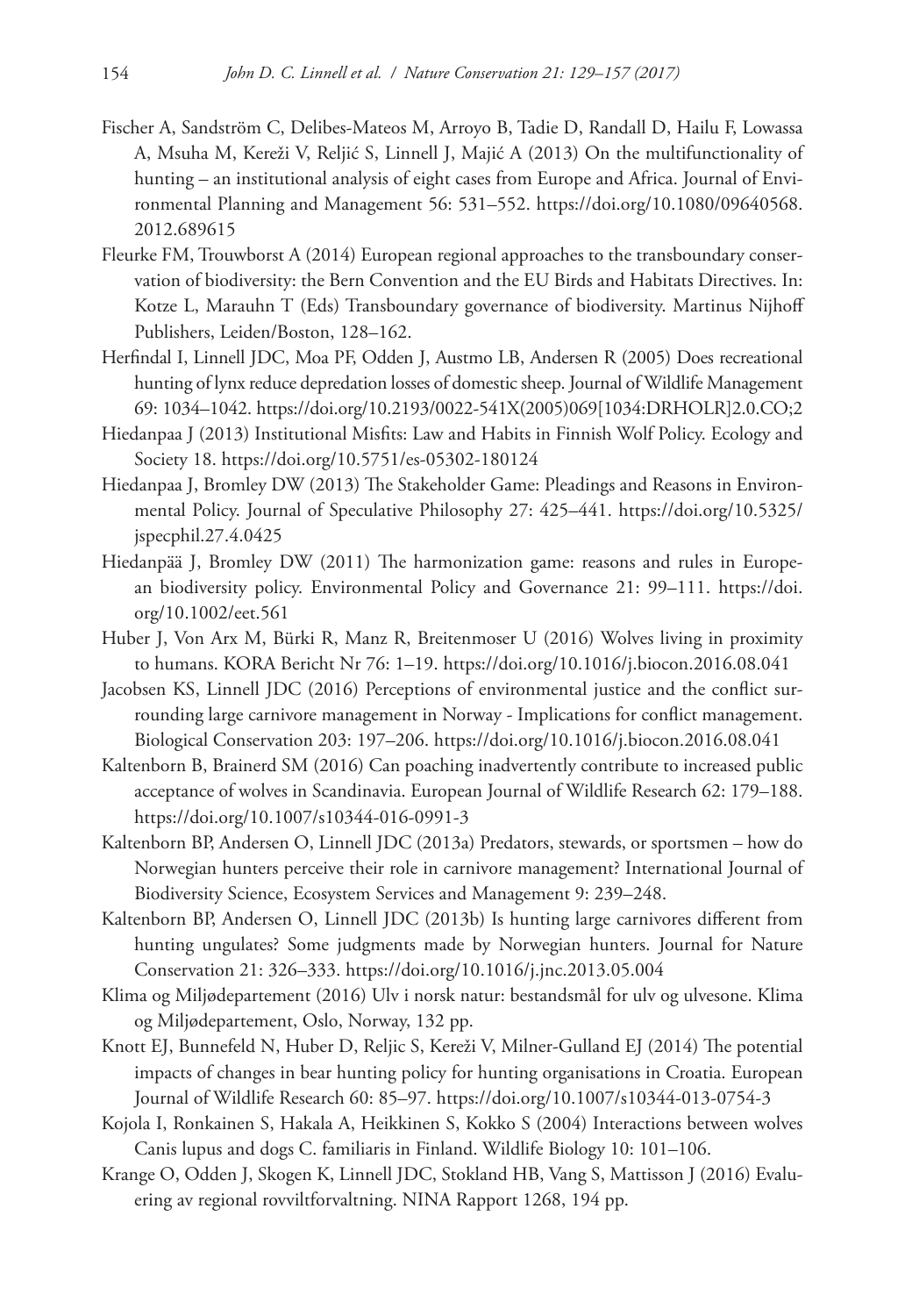- Linnell JDC (2013) From conflict to coexistence: insights from multi-disciplinary research into the relationships between people, large carnivores and institutions. Istituto di Ecologia Applicata, Rome.
- Linnell JDC, Alleau J (2015) Predators that kill humans: myth, reality, context and the politics of wolf attacks on people. In: Angelici FM (Ed.) Problematic wildlife - a cross-dispclinary approach. Springer, Berlin, 357–372.
- Linnell JDC, Aanes R, Swenson JE, Odden J, Smith ME (1997) Translocation of carnivores as a method for managing problem animals: a review. Biodiversity and Conservation 6: 1245–1257.<https://doi.org/10.1023/B:BIOC.0000034011.05412.cd>
- Linnell JDC, Boitani L (2012) Building biological realism into wolf management policy: the development of the population approach in Europe. Hystrix - Italian Journal of Mammalogy 23: 80–91.
- Linnell JDC, Breitenmoser U, Breitenmoser-Würsten C, Odden J, von Arx M (2009) Recovery of Eurasian lynx in Europe: what part has reintroduction played? In: Hayward MW, Somers MJ (Eds) Reintroduction of top-order predators. Wiley-Blackwell, Oxford, 72–91. <https://doi.org/10.1002/9781444312034.ch4>
- Linnell JDC, Brøseth H, Odden J, Nilsen EB (2010) Sustainably harvesting a large carnivore? Development of Eurasian lynx populations in Norway during 160 years of shifting policy. Environmental Management 45: 1142–1154.<https://doi.org/10.1007/s00267-010-9455-9>
- Linnell JDC, Kaczensky P, Wotschikowsky U, Lescureux N, Boitani L (2015) Framing the relationship between people and nature in the context of European nature conservation. Conservation Biology 29: 978–985. <https://doi.org/10.1111/cobi.12534>
- Linnell JDC, Odden J, Mertens A (2012) Mitigation methods for conflicts associated with carnivore depredation on livestock. In: Boitani L, Powell RA (Eds) Carnivore ecology and conservation: a handbook of techniques. Oxford University Press, Oxford, 314–332. <https://doi.org/10.1093/acprof:oso/9780199558520.003.0014>
- Linnell JDC, Odden J, Smith ME, Aanes R, Swenson JE (1999) Large carnivores that kill livestock: do "problem individuals" really exist? Wildlife Society Bulletin 27: 698–705.
- Linnell JDC, Salvatori V, Boitani L (2008) Guidelines for population level management plans for large carnivores in Europe. A Large Carnivore Initiative for Europe report prepared for the European Commission (contract 070501/2005/424162/MAR/B2), 85 pp.
- Linnell JDC, Zachos FE (2011) Status and distribution patterns of European ungulates: genetics, population history and conservation. In: Putman R, Apollonio M, Andersen R (Eds) Ungulate management in Europe: problems and practices. Cambridge University Press, Cambridge, 12–53. <https://doi.org/10.1017/CBO9780511974137.003>
- Mabille G, Stien A, Tveraa T, Mysterud A, Broseth H, Linnell JDC (2015) Sheep farming and large carnivores: What are the factors influencing claimed losses? Ecosphere 6: Article 82. <https://doi.org/10.1890/es14-00444.1>
- Mace GM (2014) Whose conservation? Science 345: 1558–1560. [https://doi.org/10.1126/](https://doi.org/10.1126/science.1254704) [science.1254704](https://doi.org/10.1126/science.1254704)
- Madden F, McQuinn B (2014) Conservation's blind spot: the case for conflict transformation in wildlife conservation. Biological Conservation 178: 97–106. [https://doi.org/10.1016/j.](https://doi.org/10.1016/j.biocon.2014.07.015) [biocon.2014.07.015](https://doi.org/10.1016/j.biocon.2014.07.015)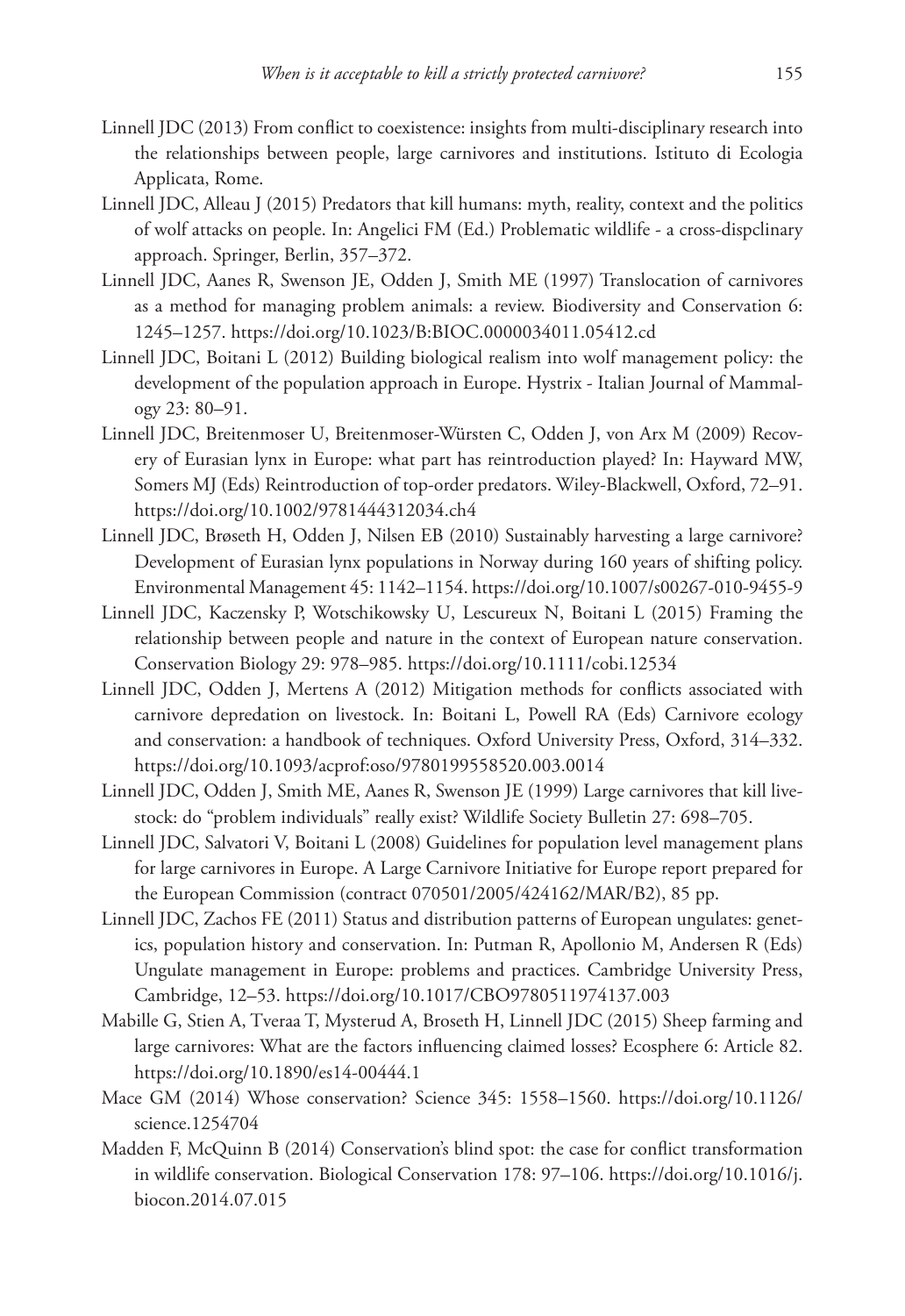- Majic A, de Bodonia AMT, Huber D, Bunnefeld N (2011) Dynamics of public attitudes toward bears and the role of bear hunting in Croatia. Biological Conservation 144: 3018– 3027.<https://doi.org/10.1016/j.biocon.2011.09.005>
- Maser C, Polio CA (2012) Resolving environmental conflicts. CRC Press, London, 241 pp.
- Miljøverndepartementet (1992) White paper on the management on bears, wolverine, wolf and lynx in Norway [Om forvaltning av bjørn, jerv, ulv og gaupe (Rovviltmeldingen)]. Stortingsmeldingen 27–1991–92: 54.
- Miljøverndepartementet (1997) On large carnivore management [Om rovviltforvalting]. Stortingsmelding 35–1996–1997.
- Miljøverndepartementet (2003) Carnivores in Norwegian nature [Rovvilt i norsk natur]. Stortingsmelding 15–2003–2004, 134.
- Olson ER, Stenglein JL, Shelley V, Rissman AR, Browne-Nunez C, Voyles Z, Wydeven AP, Van Deelen T (2015) Pendulum swings in wolf management led to conflict, illegal Kills, and a legislated wolf hunt. Conservation Letters 8: 351–360. <https://doi.org/10.1111/conl.12141>
- Penteriani V et al. (2016) "Human behaviour can trigger large carnivore attacks in developed countries." Scientific Reports 6. <https://doi.org/10.1038/srep20552>
- Redpath S, Linnell JDC, Festa-Bianchet M, Boitani L, Bunnefeld N, Gutiérrez RJ, Irvine J, Johansson M, McMahon BJ, Pooley S, Sandstrom C, Sjölander-Lindqvist A, Skogen K, Swenson JE, Trouwborst A, Young J, Milner-Gulland EJ (2017) Don't forget to look down - collaborative approaches to predator conservation. Biological Reviews in press. <https://doi.org/10.1111/brv.12326>
- Redpath SM, Young J, Evely A, Adams WM, Sutherland WJ, Whitehouse A, Amar A, Lambert RA, Linnell JDC, Watt A, Gutierrez RJ (2013) Understanding and managing conservation conflicts. Trends Ecol Evol 28: 100–109. <https://doi.org/10.1016/j.tree.2012.08.021>
- Reed MS (2008) Stakeholder participation for environmental management: a literature review. Biological Conservation 141: 2417–2431.<https://doi.org/10.1016/j.biocon.2008.07.014>
- Rosen T, Bath A (2009) Transboundary management of large carnivores in Europe: from incident to opportunity. Conservation Letters 2: 109–114. [https://doi.org/10.1111/j.1755-](https://doi.org/10.1111/j.1755-263X.2009.00054.x) [263X.2009.00054.x](https://doi.org/10.1111/j.1755-263X.2009.00054.x)
- Røskaft E, Bjerke T, Kaltenborn BP, Linnell JDC (2003) Patterns of self-reported fear towards large carnivores among the Norwegian public. Evolution and Human Behaviour 24: 184–198. [htt](https://doi.org/10.1016/S1090-5138(03)00011-4)[ps://doi.org/10.1016/S1090-5138\(03\)00011-4](https://doi.org/10.1016/S1090-5138(03)00011-4)
- Salvatori V, Linnell JDC (2005) Report on the conservation status and threats for wolf (Canis lupus) in Europe. Council of Europe Report T-PVS/Inf (2005) 16, 24 pp.
- Sandström C, Pellikka J, Ratamäki O, Sande A (2009) Management of large carnivores in Fennoscandia: new patterns of regional participation. Human Dimensions of Wildlife 14: 37–50.<https://doi.org/10.1080/10871200802304726>
- Skogen K, Krange O (2003) "A wolf at the gate: The anti-carnivore alliance and the symbolic construction of community." Sociologia Ruralis 43(3): 309–325. [https://doi.](https://doi.org/10.1111/1467-9523.00247) [org/10.1111/1467-9523.00247](https://doi.org/10.1111/1467-9523.00247)
- Skogen K, Krange O, Figari H (2013) Ulvekonflikter: en sosiologisk studie. Akademika forlag, Oslo, 270 pp.